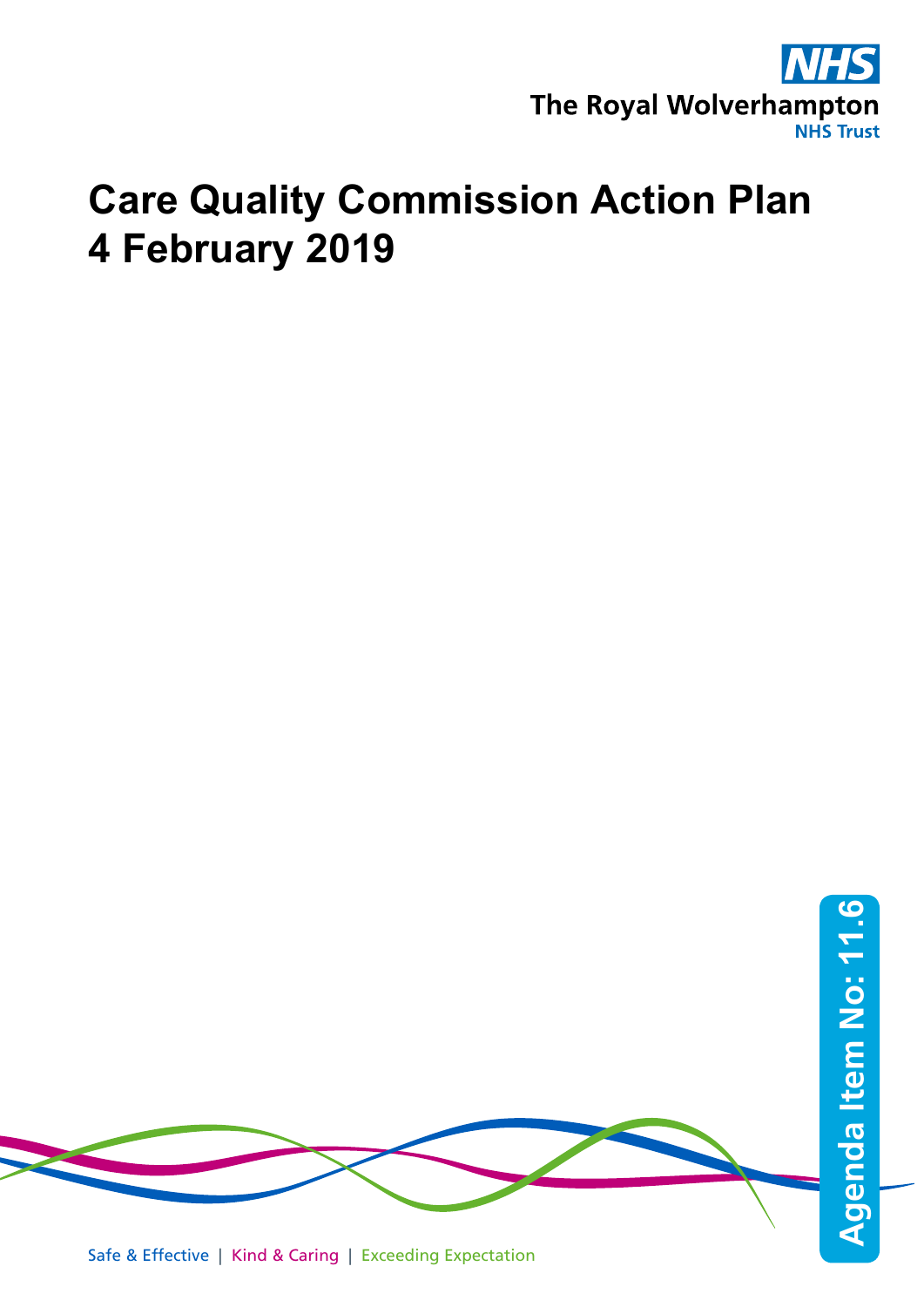**NHS** The Royal Wolverhampton

|                                            | <b>Trust Board Report</b>                                                                                                                                                                                                                                                                                                                                                                                                                                                                                                                                                                                                                                                                                                                                                                                                                                                                                                                                                                                                                                                                                                                                                                                                                                                                                                                                                                                                                                                                                                                                        |
|--------------------------------------------|------------------------------------------------------------------------------------------------------------------------------------------------------------------------------------------------------------------------------------------------------------------------------------------------------------------------------------------------------------------------------------------------------------------------------------------------------------------------------------------------------------------------------------------------------------------------------------------------------------------------------------------------------------------------------------------------------------------------------------------------------------------------------------------------------------------------------------------------------------------------------------------------------------------------------------------------------------------------------------------------------------------------------------------------------------------------------------------------------------------------------------------------------------------------------------------------------------------------------------------------------------------------------------------------------------------------------------------------------------------------------------------------------------------------------------------------------------------------------------------------------------------------------------------------------------------|
| <b>Meeting Date:</b>                       | 4 <sup>th</sup> February 19                                                                                                                                                                                                                                                                                                                                                                                                                                                                                                                                                                                                                                                                                                                                                                                                                                                                                                                                                                                                                                                                                                                                                                                                                                                                                                                                                                                                                                                                                                                                      |
| Title:                                     | Care Quality Commission Action plan                                                                                                                                                                                                                                                                                                                                                                                                                                                                                                                                                                                                                                                                                                                                                                                                                                                                                                                                                                                                                                                                                                                                                                                                                                                                                                                                                                                                                                                                                                                              |
| <b>Executive</b><br>Summary:               | Following the CQC inspection report dated June 2018 an action plan has<br>been developed to include corporate and local actions. TMC will receive the<br>plan and progress on a quarterly basis until all actions are closed or being<br>monitored by another sub Board Committee. Communication with Divisions<br>has occurred and agreement regards local monitoring and reporting of action<br>progress; and advancement toward outstanding criteria.<br>Future reports will be managed via the Health assure, with action leads<br>updating directly into the system. The report format will change to CQC<br>headings of CQC must do, CQC Should do, supplementary improvement<br>actions identified by the Trust, action leads and timescales. Actions towards<br>outstanding will be monitored via the Divisional Quality Performance<br>meetings and Core Service reviews and included in this report as received.<br>See report detail below headlines and appendix 1 for all updates received<br>since the last report.<br>A single action plan is under-development following inspections to the<br>following GP Practices:<br>Alfred Squire Road Health Centre - 5/7/18<br>Lea Road Medical Practice - 5/7/18<br>Warstones Health Centre - 5/7/18<br>West Park Surgery - 5/7/18<br>Thornley Street practice 24/10/18<br>A Primary Care summary of findings and proposed actions along with leads<br>and timescales is provided in Appendix 2 (please note - the summary is<br>provided for reference and is subject to review by the Directorate and |
| Action                                     | Division)<br><b>Receive and note.</b>                                                                                                                                                                                                                                                                                                                                                                                                                                                                                                                                                                                                                                                                                                                                                                                                                                                                                                                                                                                                                                                                                                                                                                                                                                                                                                                                                                                                                                                                                                                            |
| <b>Requested:</b>                          |                                                                                                                                                                                                                                                                                                                                                                                                                                                                                                                                                                                                                                                                                                                                                                                                                                                                                                                                                                                                                                                                                                                                                                                                                                                                                                                                                                                                                                                                                                                                                                  |
| For the attention<br>of the Board          |                                                                                                                                                                                                                                                                                                                                                                                                                                                                                                                                                                                                                                                                                                                                                                                                                                                                                                                                                                                                                                                                                                                                                                                                                                                                                                                                                                                                                                                                                                                                                                  |
| <b>Assure</b>                              | Divisions are monitoring CQC compliance and actions via Quality<br>$\bullet$<br>performance meetings.<br>CQC action plan to be monitored at TMC until completion<br>٠                                                                                                                                                                                                                                                                                                                                                                                                                                                                                                                                                                                                                                                                                                                                                                                                                                                                                                                                                                                                                                                                                                                                                                                                                                                                                                                                                                                            |
| <b>Advise</b>                              | A number of actions are subject to ongoing activity/monitoring and may<br>٠<br>require an assessment of assurance to decide on closure.                                                                                                                                                                                                                                                                                                                                                                                                                                                                                                                                                                                                                                                                                                                                                                                                                                                                                                                                                                                                                                                                                                                                                                                                                                                                                                                                                                                                                          |
| <b>Alert</b>                               | See actions highlighted in report detail below.<br>٠                                                                                                                                                                                                                                                                                                                                                                                                                                                                                                                                                                                                                                                                                                                                                                                                                                                                                                                                                                                                                                                                                                                                                                                                                                                                                                                                                                                                                                                                                                             |
| <b>Author + Contact</b><br><b>Details:</b> | Tel 01902 698121 Email maria.arthur@nhs.net                                                                                                                                                                                                                                                                                                                                                                                                                                                                                                                                                                                                                                                                                                                                                                                                                                                                                                                                                                                                                                                                                                                                                                                                                                                                                                                                                                                                                                                                                                                      |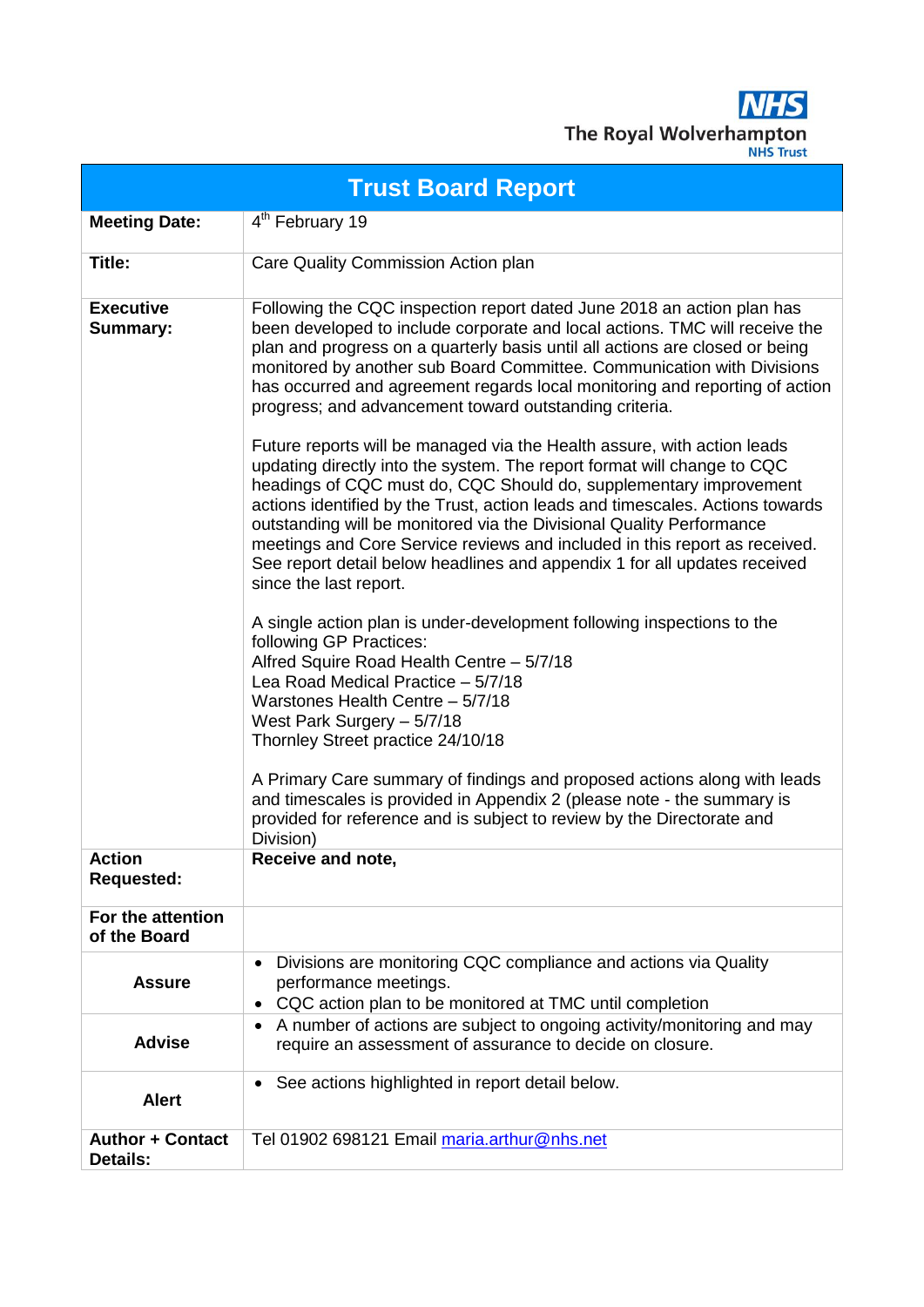| <b>Links to Trust</b><br><b>Strategic</b><br><b>Objectives</b> | 1. Create a culture of compassion, safety and quality<br>2. Proactively seek opportunities to develop our services<br>3. To have an effective and well integrated local health and care system that operates<br>efficiently<br>4. Attract, retain and develop our staff, and improve employee engagement<br>5. Maintain financial health - Appropriate investment to patient services<br>6. Be in the top 25% of all key performance indicators                                                                                                                                                                                                                                                          |
|----------------------------------------------------------------|----------------------------------------------------------------------------------------------------------------------------------------------------------------------------------------------------------------------------------------------------------------------------------------------------------------------------------------------------------------------------------------------------------------------------------------------------------------------------------------------------------------------------------------------------------------------------------------------------------------------------------------------------------------------------------------------------------|
| <b>Resource</b><br>Implications:                               | None                                                                                                                                                                                                                                                                                                                                                                                                                                                                                                                                                                                                                                                                                                     |
| <b>Report Data</b><br><b>Caveats</b>                           | This is a standard report using the previous month's data. It may be subject<br>to cleansing and revision.                                                                                                                                                                                                                                                                                                                                                                                                                                                                                                                                                                                               |
| <b>CQC Domains</b>                                             | Safe: patients, staff and the public are protected from abuse and avoidable harm.<br><b>Effective:</b> care, treatment and support achieves good outcomes, helping people maintain<br>quality of life and is based on the best available evidence.<br><b>Caring:</b> staff involve and treat everyone with compassion, kindness, dignity and respect.<br><b>Responsive:</b> services are organised so that they meet people's needs.<br><b>Well-led:</b> the leadership, management and governance of the organisation make sure it's<br>providing high-quality care that's based around individual needs, that it encourages learning<br>and innovation, and that it promotes an open and fair culture. |
| <b>Equality and</b><br><b>Diversity Impact</b>                 | No adverse impact on PPCs                                                                                                                                                                                                                                                                                                                                                                                                                                                                                                                                                                                                                                                                                |
| <b>Risks: BAF/TRR</b>                                          | TRR 3644 - Failure to improve CQC Compliance gaps                                                                                                                                                                                                                                                                                                                                                                                                                                                                                                                                                                                                                                                        |
| <b>Public or Private:</b>                                      |                                                                                                                                                                                                                                                                                                                                                                                                                                                                                                                                                                                                                                                                                                          |
| <b>Other formal</b><br>bodies involved:                        |                                                                                                                                                                                                                                                                                                                                                                                                                                                                                                                                                                                                                                                                                                          |
| <b>References</b>                                              | <b>CQC Regulations Standards</b>                                                                                                                                                                                                                                                                                                                                                                                                                                                                                                                                                                                                                                                                         |
| <b>NHS</b>                                                     | In determining this matter, the Board should have regard to the Core                                                                                                                                                                                                                                                                                                                                                                                                                                                                                                                                                                                                                                     |
| <b>Constitution:</b>                                           | principles contained in the Constitution of:                                                                                                                                                                                                                                                                                                                                                                                                                                                                                                                                                                                                                                                             |
|                                                                | Equality of treatment and access to services                                                                                                                                                                                                                                                                                                                                                                                                                                                                                                                                                                                                                                                             |
|                                                                | High standards of excellence and professionalism<br>Service user preferences                                                                                                                                                                                                                                                                                                                                                                                                                                                                                                                                                                                                                             |
|                                                                | Cross community working                                                                                                                                                                                                                                                                                                                                                                                                                                                                                                                                                                                                                                                                                  |
|                                                                | <b>Best Value</b>                                                                                                                                                                                                                                                                                                                                                                                                                                                                                                                                                                                                                                                                                        |
|                                                                | Accountability through local influence and scrutiny                                                                                                                                                                                                                                                                                                                                                                                                                                                                                                                                                                                                                                                      |

| <b>Report Details</b>                                                                                                                                                                                                                                                                                                                                                                                                                                                                                                                                                                                                                                                                                                                                          |
|----------------------------------------------------------------------------------------------------------------------------------------------------------------------------------------------------------------------------------------------------------------------------------------------------------------------------------------------------------------------------------------------------------------------------------------------------------------------------------------------------------------------------------------------------------------------------------------------------------------------------------------------------------------------------------------------------------------------------------------------------------------|
| This report provides progress against the CQC action plan last reported to TMC in Oct 18<br>(agreed for quarterly update). The action plan (approved at TMC in Sept 18) includes<br>specific transactional requirements from the June 18 CQC report as well as areas for<br>improvement added by the Trust following the inspection feedback. Appendix 1 shows<br>previous updates received from Directorates/Divisions/Trust for context with the latest<br>updates shown in bold text. The following are highlighted:                                                                                                                                                                                                                                        |
| • 1.1 Action taken to follow up mandatory training, however compliance not yet at<br>target. (see also 1.16.2 Safeguarding training compliance continues to be a<br>challenge)<br>• 1.1.2 Audit completion rate is improving slowly, slightly behind completion target at<br>Q3 (report made for Div 1 but all Divisions slightly behind target at Q3).<br>• 1.3 Emergency trolley stock compliance – Consider closure, audits shown<br>improvement and compliance routinely reported to Divisions and COG.<br>• 1.4.2 Medication prescription, administration and storage – Consider closure, rolling<br>programme of audit and escalation in place via management structures.<br>1.7.2, 1.7.3 - NatSSIPs/LocSSIPs/WHO - Further to NHSI NE workshop, further |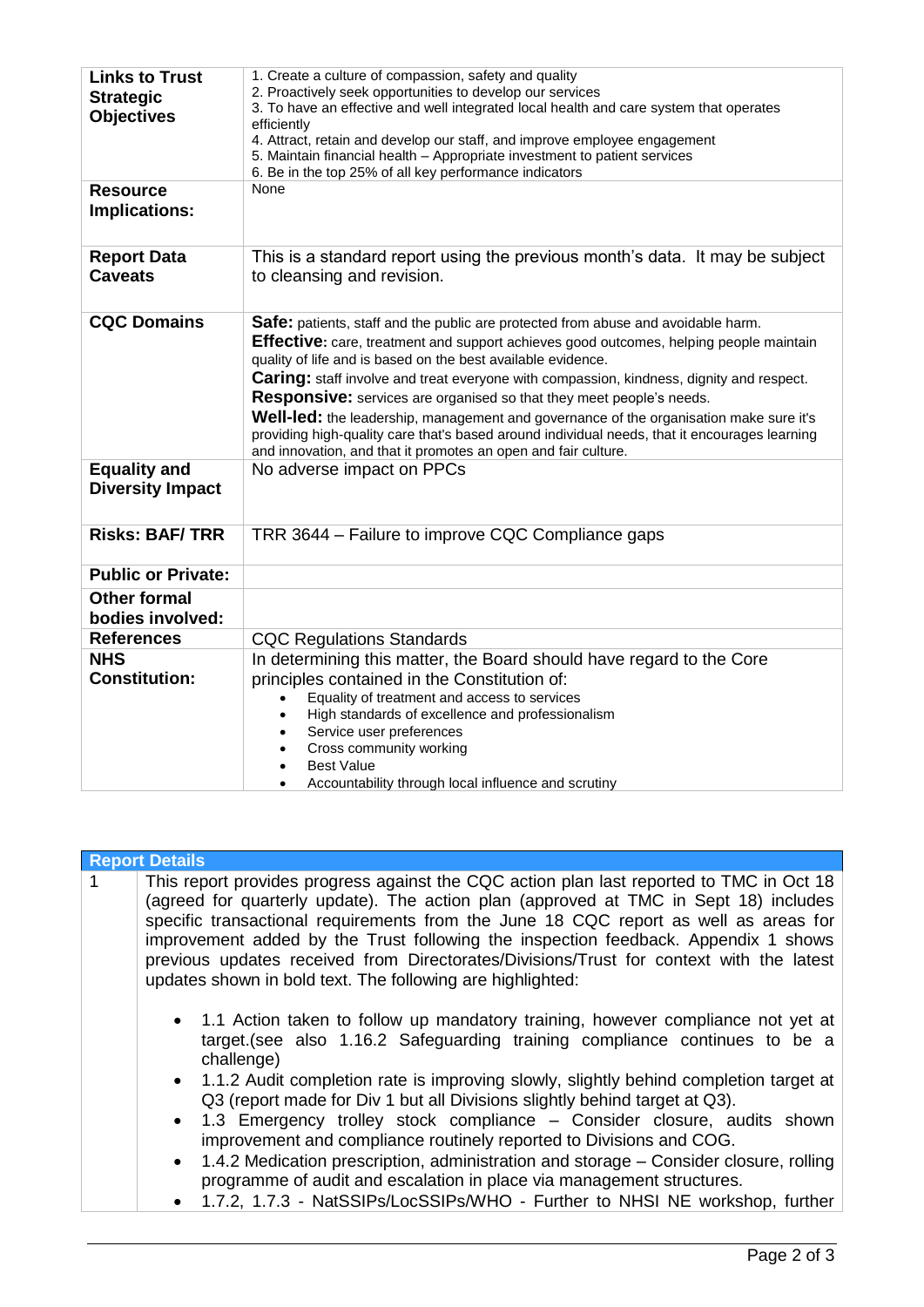| work planned to review and standardise safety checklist. Working subgroup to be<br>established.<br>• 1.1.8 Poor Documentation compliance – Nursing audit review will incorporate<br>documentation audits. Local audit plans to consider local themes/compliance gaps.<br>Human factors expertise remains a gaps.<br>Item 1.9 Establish system and address triage delays in ED - progress update<br>$\bullet$<br>required<br>• 1.1.10 MCA compliance and documentation – Routine audit in place. Further<br>actions identified to address poor audit results.<br>• 5.6 Information Governance actions - Band 6 resource for a further IG Officer will<br>assist the delivery of this agenda for Trust Services. |
|----------------------------------------------------------------------------------------------------------------------------------------------------------------------------------------------------------------------------------------------------------------------------------------------------------------------------------------------------------------------------------------------------------------------------------------------------------------------------------------------------------------------------------------------------------------------------------------------------------------------------------------------------------------------------------------------------------------|
| Previous Actions closed (October 18):                                                                                                                                                                                                                                                                                                                                                                                                                                                                                                                                                                                                                                                                          |
| 1.1.4 – Mixed equipment storage of clean & dirty items, this has now been addressed.<br>2.3 – review of elective surgical re-admission rates                                                                                                                                                                                                                                                                                                                                                                                                                                                                                                                                                                   |
| 2.5 - Treatment waiting times disaggregation by site to address specific issues<br>1.6 – Explore staffing as per Birth rate plus methodology in Maternity                                                                                                                                                                                                                                                                                                                                                                                                                                                                                                                                                      |
| Actions closed in this report (Jan 19):                                                                                                                                                                                                                                                                                                                                                                                                                                                                                                                                                                                                                                                                        |
| 2.5 Treatment waiting time disaggregated by site                                                                                                                                                                                                                                                                                                                                                                                                                                                                                                                                                                                                                                                               |
| 5.2 – Confirm Sepsis training requirements for Maternity staff                                                                                                                                                                                                                                                                                                                                                                                                                                                                                                                                                                                                                                                 |
| Work towards outstanding (stretch target) update (Jan 19):<br>None received                                                                                                                                                                                                                                                                                                                                                                                                                                                                                                                                                                                                                                    |
|                                                                                                                                                                                                                                                                                                                                                                                                                                                                                                                                                                                                                                                                                                                |

## **Appendices**

1 | Appendix 1 CQC Action plan Appendix 2 CQC Primary Care action plan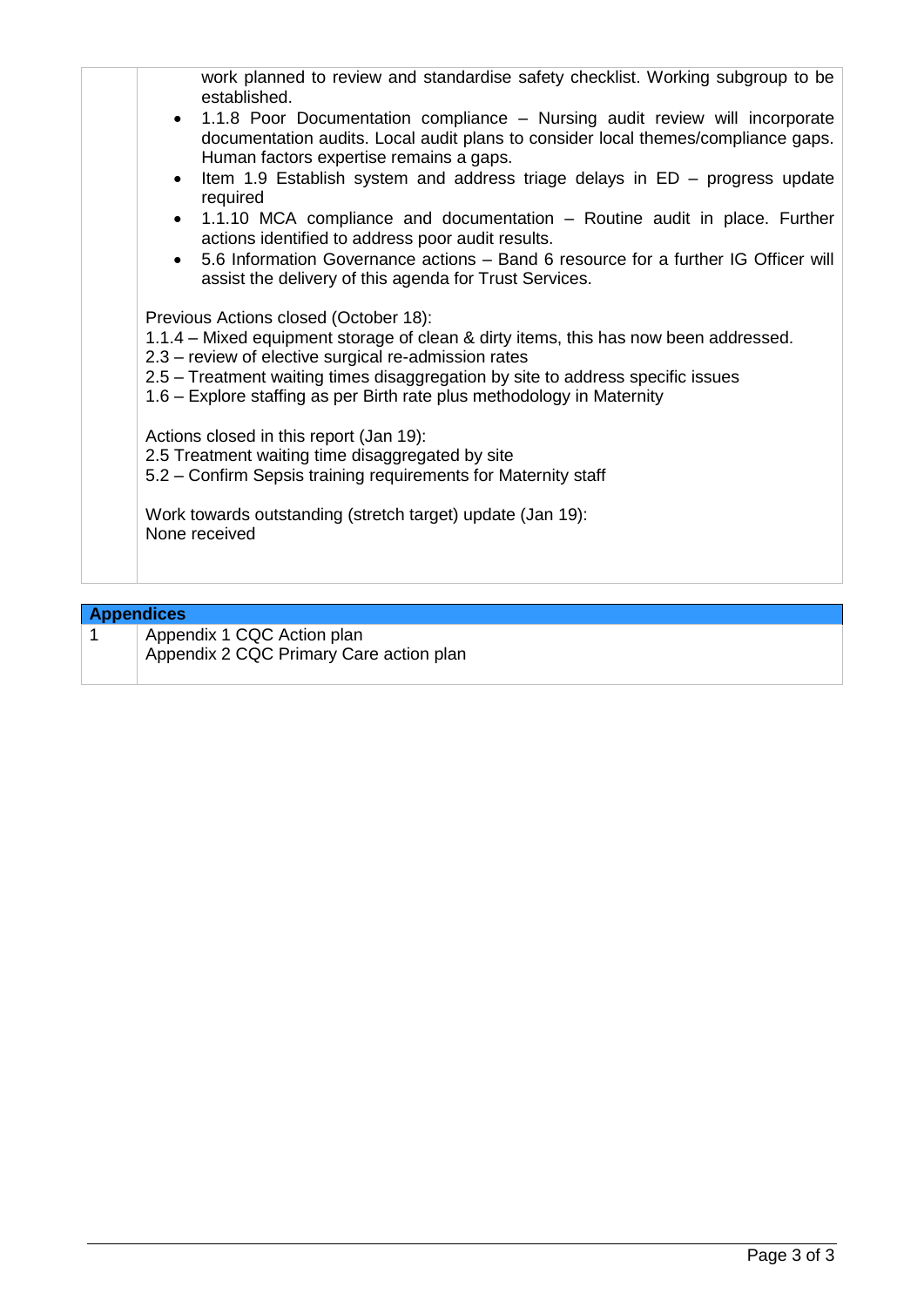| <b>Domain</b>    | What does outstanding look like?                 | <b>Gap Analysis Evidence</b> | <b>Aspiring Action Plan</b> |  |  |
|------------------|--------------------------------------------------|------------------------------|-----------------------------|--|--|
| Safe             |                                                  |                              |                             |  |  |
|                  | Strong safety system                             |                              |                             |  |  |
|                  | Open & transparent                               |                              |                             |  |  |
|                  | Good reporting culture                           |                              |                             |  |  |
|                  | Feedback is valued and acted upon consistently   |                              |                             |  |  |
|                  | Innovation                                       |                              |                             |  |  |
|                  | Zero harm culture                                |                              |                             |  |  |
|                  | Analytics                                        |                              |                             |  |  |
| <b>Effective</b> |                                                  |                              |                             |  |  |
|                  | Holistic approach                                |                              |                             |  |  |
|                  | Innovation                                       |                              |                             |  |  |
|                  | Engaged & motivated staff                        |                              |                             |  |  |
|                  | Staff development                                |                              |                             |  |  |
|                  | Performance                                      |                              |                             |  |  |
|                  | Team working                                     |                              |                             |  |  |
|                  | Information sharing                              |                              |                             |  |  |
|                  | Audit                                            |                              |                             |  |  |
| Well - Led       |                                                  |                              |                             |  |  |
|                  | Vison & values evident                           |                              |                             |  |  |
|                  | Goals to improve outcomes                        |                              |                             |  |  |
|                  | Review outcomes                                  |                              |                             |  |  |
|                  | Staff are motivated                              |                              |                             |  |  |
|                  | <b>Staff satisfaction</b>                        |                              |                             |  |  |
|                  | Team working                                     |                              |                             |  |  |
|                  | Innovation                                       |                              |                             |  |  |
|                  | Constructive challenge                           |                              |                             |  |  |
|                  | Improvement evident                              |                              |                             |  |  |
| <b>Caring</b>    |                                                  |                              |                             |  |  |
|                  | <b>Excellent feedback</b>                        |                              |                             |  |  |
|                  | <b>Exceed expectations</b>                       |                              |                             |  |  |
|                  | Person centred culture                           |                              |                             |  |  |
|                  | Team work                                        |                              |                             |  |  |
|                  | Staff go 'that extra mile'                       |                              |                             |  |  |
|                  | Patient engagement                               |                              |                             |  |  |
| Responsive       |                                                  |                              |                             |  |  |
|                  | Individualised care - vulnerable / complex needs |                              |                             |  |  |
|                  | Choice / flexibility                             |                              |                             |  |  |
|                  | Innovation                                       |                              |                             |  |  |
|                  | Feedback                                         |                              |                             |  |  |
|                  | Access / timely response                         |                              |                             |  |  |
|                  | Active review of complaints                      |                              |                             |  |  |
|                  |                                                  |                              |                             |  |  |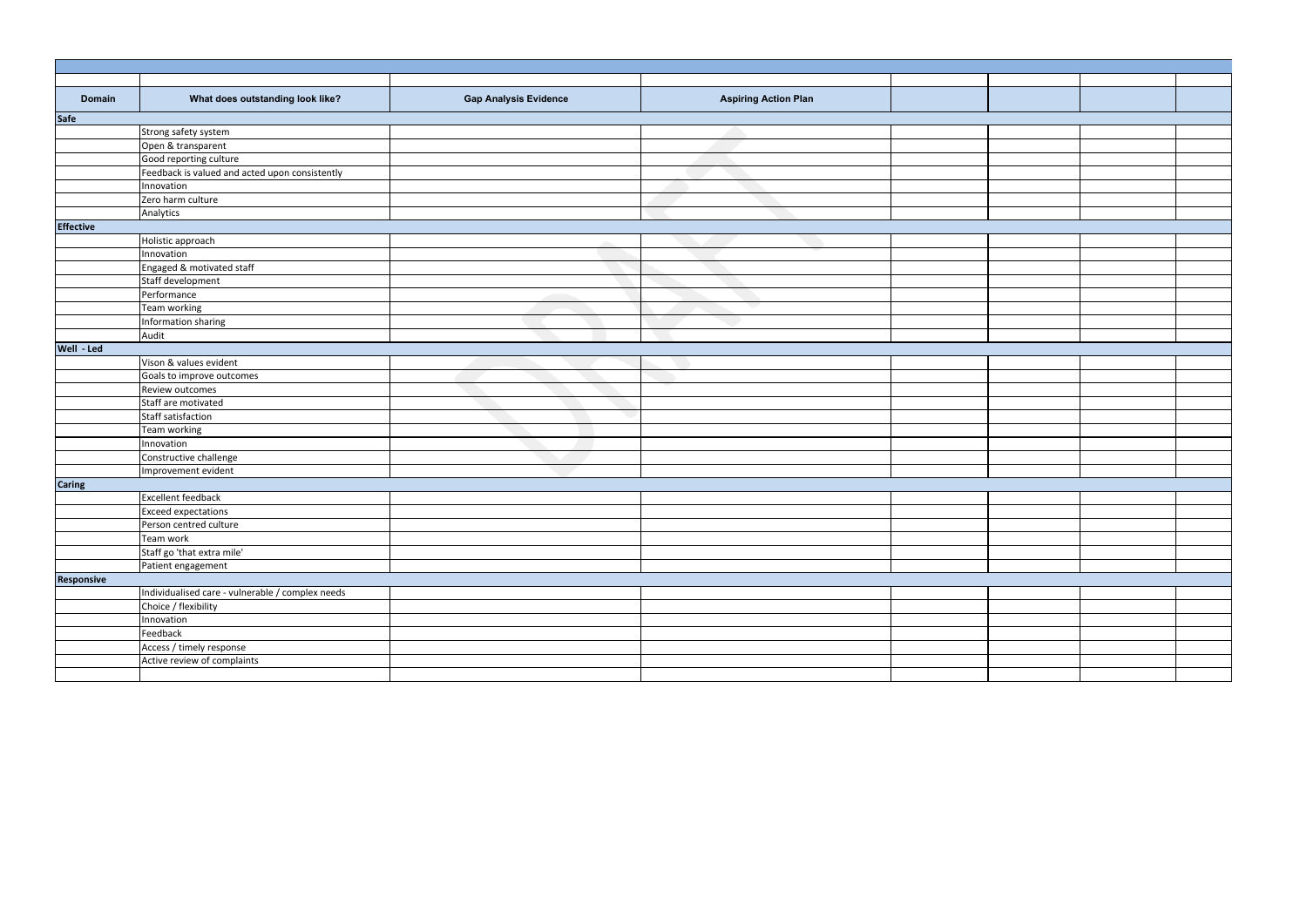| Annendix 1<br>2018         |                                                                            |                         |            |                                  |               |                                                            |                  |           | <b>Appendix 1 CQC Action Plan</b>                                                                                                                                                                                                                                                                                                                                                                                                                                                                                                                                            |                                                                                                                                                                                                                                                                                                                                                                                                                                                                                                                                                                                                                                                                                                                                                                                                                                                                                                                                                                                                                                                                                          |                                                                                                                       |                              |  |  |
|----------------------------|----------------------------------------------------------------------------|-------------------------|------------|----------------------------------|---------------|------------------------------------------------------------|------------------|-----------|------------------------------------------------------------------------------------------------------------------------------------------------------------------------------------------------------------------------------------------------------------------------------------------------------------------------------------------------------------------------------------------------------------------------------------------------------------------------------------------------------------------------------------------------------------------------------|------------------------------------------------------------------------------------------------------------------------------------------------------------------------------------------------------------------------------------------------------------------------------------------------------------------------------------------------------------------------------------------------------------------------------------------------------------------------------------------------------------------------------------------------------------------------------------------------------------------------------------------------------------------------------------------------------------------------------------------------------------------------------------------------------------------------------------------------------------------------------------------------------------------------------------------------------------------------------------------------------------------------------------------------------------------------------------------|-----------------------------------------------------------------------------------------------------------------------|------------------------------|--|--|
|                            |                                                                            |                         |            |                                  |               |                                                            |                  |           |                                                                                                                                                                                                                                                                                                                                                                                                                                                                                                                                                                              | <b>Action relating to Directorate/Division/Trust</b>                                                                                                                                                                                                                                                                                                                                                                                                                                                                                                                                                                                                                                                                                                                                                                                                                                                                                                                                                                                                                                     |                                                                                                                       | Trust                        |  |  |
| Domain                     | Action                                                                     | <b>Accountable lead</b> | Timescale  | Assurance group                  | Evidence      | <b>Stretch action</b>                                      | Accountable lead | Timescale | Directorate                                                                                                                                                                                                                                                                                                                                                                                                                                                                                                                                                                  | <b>Division</b>                                                                                                                                                                                                                                                                                                                                                                                                                                                                                                                                                                                                                                                                                                                                                                                                                                                                                                                                                                                                                                                                          | <b>Trust</b>                                                                                                          | Lead/Assurance<br>group      |  |  |
| 1.0 Safe                   | 1.1 Improve Hand Hygiene practice consistently in                          |                         |            |                                  |               |                                                            |                  |           |                                                                                                                                                                                                                                                                                                                                                                                                                                                                                                                                                                              |                                                                                                                                                                                                                                                                                                                                                                                                                                                                                                                                                                                                                                                                                                                                                                                                                                                                                                                                                                                                                                                                                          |                                                                                                                       |                              |  |  |
| 1.1.1                      | Diagnostic imaging:                                                        |                         |            |                                  |               |                                                            |                  |           |                                                                                                                                                                                                                                                                                                                                                                                                                                                                                                                                                                              |                                                                                                                                                                                                                                                                                                                                                                                                                                                                                                                                                                                                                                                                                                                                                                                                                                                                                                                                                                                                                                                                                          |                                                                                                                       |                              |  |  |
| 1.1.2                      | P/HH mandatory training 100%.                                              | <b>DMT</b>              |            | 31/05/2018 Directorate Gov Meet. | Training data |                                                            |                  |           | Management to review, cleanse and follow up red mandatory from the Head of Nursing in regards to this. Divisional<br>raining. ED, Theatres, Diagnostic Imaging to address<br>mandatory training non compliance                                                                                                                                                                                                                                                                                                                                                               | Division to set a 2 month improvement target for red<br>mandatory training. Dv1 - Divisional position red 92.6%,<br>nursing is however green at 95.5%. Dv 2 mandatory<br>training 92.8 Dv 3 - DMT:Mandatory Training a focus of<br>monthly performance meetings with Directorates held to<br>account for delivery against target, divisional position is<br>95.55% Dv 3 - Directorates: Monthly monitoring of<br>compliance in place. 20.12.18 Division 3 - Green for<br>compliance of IP, HH at 94%, areas for improvement with<br>plan notably Adult Communinity, VI and Dermatology. Jan<br>19 Division 1 - Divisional position unchanged at 92%.<br>Nursing position has deteriorated and currently at 94%. All<br>band 7 and Matron leaders have received communication<br>Medical Director has also emailed all Clinical Directors with<br>recent training percentages requesting support.                                                                                                                                                                                         | Mandatory Training leads to target offers of training to poor compliance areas.                                       | <b>IPCG - Training SME</b>   |  |  |
|                            | Audit practice                                                             | DMT                     |            | 31/05/2018 Directorate Gov Meet. | Audit reports | mplement oversight<br>audits                               |                  |           | mplement local audits                                                                                                                                                                                                                                                                                                                                                                                                                                                                                                                                                        | Dv1 - we track divisional compliance every month at<br>divisional governance meeting. Whilst we are 5% behind our<br>projection currently, we are in a better position than the<br>previous 2 years at this same time. Dv 2 - Audit compliance is<br>reviewed at the divisional monthly governance meetings and<br>monitoring ongoing Dv 3 - Directorates: Audits reviewed<br>monthly and progress monitoring in place. Support from<br>Governance as required<br>Jan<br>19 Div 1 - adjusted completion rate of 40%, expected<br>completion rate at the end of Q3 was 47% so we are<br>currently 7% behind plan.<br>For the same period last year we were 11% behind plan.<br>So in a better position this year than last year.                                                                                                                                                                                                                                                                                                                                                          | Implement oversight audits - Div 3 behind trajectory. QIPP programees being<br>introduced for medics - aid complaince | IP/IPCG                      |  |  |
| 1.1.                       |                                                                            |                         |            |                                  |               |                                                            |                  |           |                                                                                                                                                                                                                                                                                                                                                                                                                                                                                                                                                                              |                                                                                                                                                                                                                                                                                                                                                                                                                                                                                                                                                                                                                                                                                                                                                                                                                                                                                                                                                                                                                                                                                          |                                                                                                                       |                              |  |  |
|                            | Maintain cleaning logs                                                     | Surgery Dir MT          | 31/12/2018 |                                  |               | Dv 1 - 100%<br>ompliance with<br>ompletion and<br>surance. | Lengyel, Matron  |           | Surgery core service to monitor compliance with cleaning logs 1 TSAs for CCH currently on induction.                                                                                                                                                                                                                                                                                                                                                                                                                                                                         | Dv 1 - Head of Nursing to add to Matron 1:1 for discussion. Dv<br>2 - Monitored at 1-1 Dv 1 - Matron now has monthly<br>assurance from each band 7 lead. Less dust at both CCH and<br>New Cross sites now most building work is complete. Monthly<br>audits had shown an issue with dust on Theatre trolleys<br>underneath - this has been addressed in all Theatres apart<br>from CCH now by employing an additional floating TSA who<br>has cleaning as part of their daily tasks. CCH post currently<br>out to advert.<br>Jan 19 - Div                                                                                                                                                                                                                                                                                                                                                                                                                                                                                                                                                | Revised cleaning strategies approved last month - relaunched                                                          | Environmental<br>Group       |  |  |
| 1.1.5                      | Review safe staffing levels<br>1.2 Ensure COSHH compliance across services | Dir MT/DMT              | 30/04/2018 |                                  |               | Consider assurance<br>regards other<br>professional groups |                  |           | Medicine and Radiology to review safe staffing levels Dv 3 -<br>Radiology: There is an algorithm for staffing in all of the areas<br>in Radiology. Team leaders work coherently so no area goes<br>understaffed. There are options to close scanners or bring<br>additional staff in on overtime should the need arise. Demand  Dv 1 - Medicine - Biannual skill mix currently in progress.<br>and capacity work underway which includes workforce. Review Jan 19 Div 1 - bi-annual inpatient skill mix review in<br>afe staffing levels- Biannual review Ongoing monitoring | progress plus Grant Thornton review ongoing.                                                                                                                                                                                                                                                                                                                                                                                                                                                                                                                                                                                                                                                                                                                                                                                                                                                                                                                                                                                                                                             | Workforce review - Nursing, Medics to inform targeted action.                                                         | HR, Associate Chief<br>Nurse |  |  |
| 1.2.1                      | Assess COSHH compliance in wards/depts.                                    | HSO                     | 31/01/2018 | HSSG                             | Audits        | Environmental Audits Margaret Simcock                      |                  |           | Implement COSHH risk assessment and control actions -<br>Medical core service. - H&S department will be rolling out re-<br>education for wards and departments and recommunication of<br>procedures (Margaret.S)<br>Dec 18 update - continue with education via news bulletins, Dv 3 - Directorates: COSHH compliance part of Service<br>safety Rep forum and H&S training programme. This forms<br>part of the work plan for next 12 months.                                                                                                                                | Lead/Manager role. Awaiting outcome of H&S Audit to<br>identify further actions                                                                                                                                                                                                                                                                                                                                                                                                                                                                                                                                                                                                                                                                                                                                                                                                                                                                                                                                                                                                          | H&S audit programme covering COSHH to prioritise areas identified by CQC.                                             | HSO                          |  |  |
| 1.2.2<br><b>Appendix 1</b> | Directorates to action gaps.                                               | DMT                     | 31/12/2018 | HSSG                             | Re- audits    |                                                            |                  | Dec-18    | Carry out local H&S, environmental inspections and follow up   meeting. Dv 3 - DMT: receive/ review quarterly H&S reports<br>actions.<br>Jan 19<br>Margaret.S - GP practices within Primary Care Directorate<br>requested to provide list of chemicals used. Once received<br>these will be added to Trust COSHH register Due 31/1/19.<br>Further awareness on ocmpletion of risk assessments is to<br>beadded to the next issue of Risky Business.                                                                                                                          | Dv 1 - Last report received August 2018 meeting for quarter<br>1. Reduced number of incidents from Q4 (109 to 82). Top 3<br>categories continue to be violence and aggression, sharps,<br>manual handling. No RIDDOR in Q1. H&S self assessments -<br>local returns can be challenging, currently at 25% return.<br>Directorates being challenged by Division. CAS alerts<br>proactively being closed via Division. Environmental reports<br>received monthly; non-returns have been addressed by Head<br>of Nursing. Local environmental audits in theatres done<br>weekly plus monthly audits and communicated at leadership<br>at Div Gov meetings Dv 3 - Directorates: Implement actions<br>from environmental inspections and report to Division<br>Jan 19 Margaret S - Some issue with local areas not<br>updating their Health and Safety self-assessments. Slip, trip<br>and falls increased in Q3 to 17. Top 3 issues continue to be<br>Slip, trip and falls; Violence & agression; Sharps. There has<br>been 1 RIDDOR reportable incident in the year to date -<br>none in Q3. |                                                                                                                       |                              |  |  |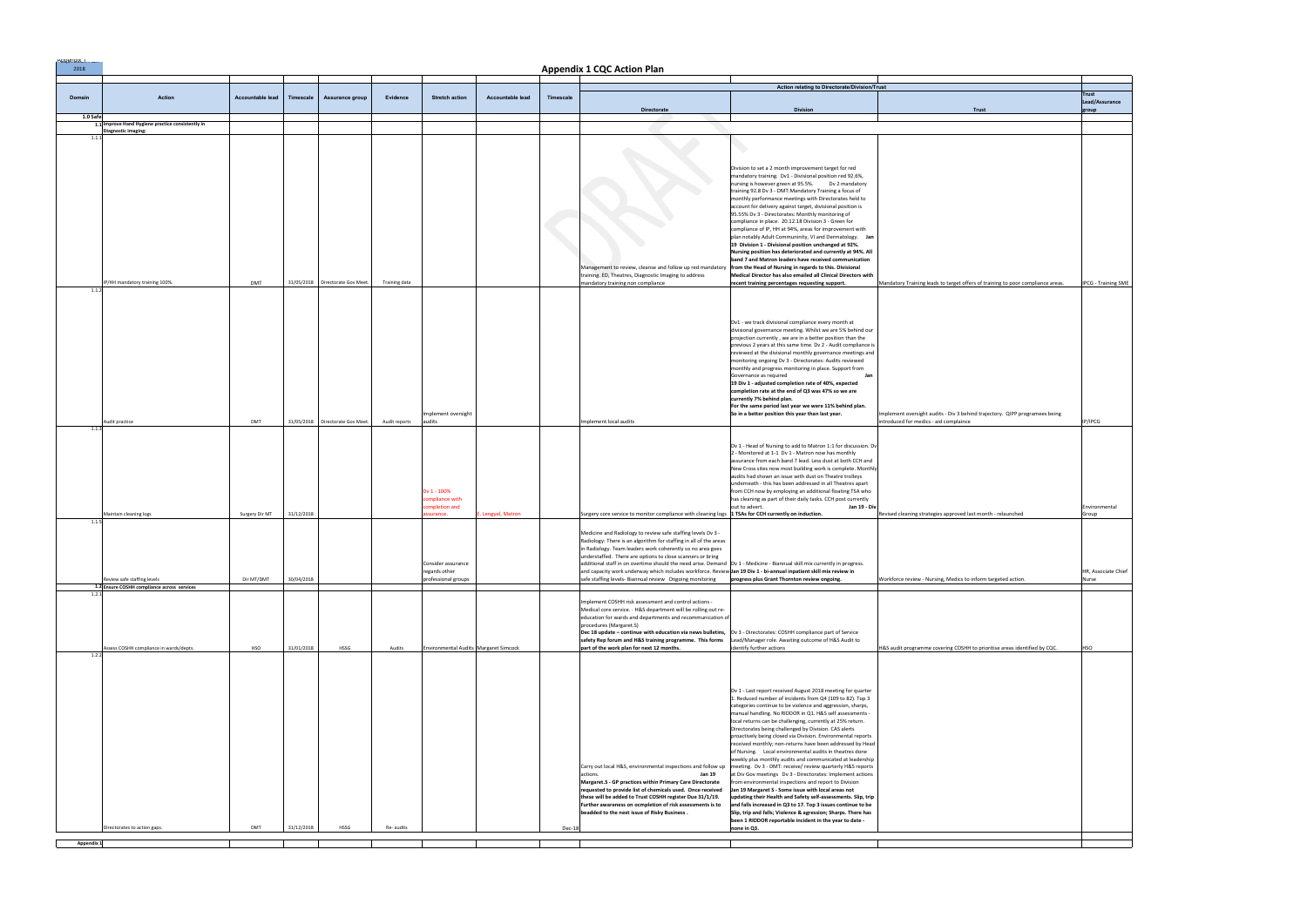| ust                                                                                                                                                                     |                |
|-------------------------------------------------------------------------------------------------------------------------------------------------------------------------|----------------|
|                                                                                                                                                                         | <b>Trust</b>   |
|                                                                                                                                                                         | Lead/Assurance |
| <b>Trust</b>                                                                                                                                                            | group          |
|                                                                                                                                                                         |                |
|                                                                                                                                                                         |                |
|                                                                                                                                                                         |                |
|                                                                                                                                                                         |                |
|                                                                                                                                                                         |                |
|                                                                                                                                                                         |                |
|                                                                                                                                                                         |                |
|                                                                                                                                                                         |                |
|                                                                                                                                                                         |                |
|                                                                                                                                                                         |                |
|                                                                                                                                                                         |                |
|                                                                                                                                                                         |                |
|                                                                                                                                                                         |                |
| Review arrangements, programme and frequency of resuscitation audits, how results<br>fed back and actioned. Reaudit of non compliance, paed trolleys - 83% revisit 100% | Resus Group    |
|                                                                                                                                                                         |                |
|                                                                                                                                                                         |                |
|                                                                                                                                                                         |                |
|                                                                                                                                                                         |                |
|                                                                                                                                                                         |                |
|                                                                                                                                                                         |                |
|                                                                                                                                                                         |                |
|                                                                                                                                                                         |                |
|                                                                                                                                                                         |                |
|                                                                                                                                                                         |                |
|                                                                                                                                                                         |                |
| Dec 18 (Alison.T) - New datix categories have been implemented. Monthly IGR                                                                                             |                |
| reports sent to directorates contain details on number and categories of                                                                                                |                |
| medication incidents. Further detail provided by governance officer and                                                                                                 |                |
| directorate pharmacist where there is one.                                                                                                                              |                |
|                                                                                                                                                                         |                |
|                                                                                                                                                                         |                |
|                                                                                                                                                                         |                |
|                                                                                                                                                                         |                |
|                                                                                                                                                                         |                |
|                                                                                                                                                                         |                |
|                                                                                                                                                                         |                |
| Implement and report Medication audit programme (prescription, administration and                                                                                       |                |
| storage)                                                                                                                                                                | Dir of Pharm   |
|                                                                                                                                                                         |                |
|                                                                                                                                                                         |                |
|                                                                                                                                                                         |                |
|                                                                                                                                                                         |                |
|                                                                                                                                                                         |                |
|                                                                                                                                                                         |                |
|                                                                                                                                                                         |                |
| Review arrangements for the oversight of fridge temperature checks and reporting to                                                                                     |                |
| areas.                                                                                                                                                                  | Dir of Pharm   |
|                                                                                                                                                                         |                |
|                                                                                                                                                                         |                |
|                                                                                                                                                                         |                |
|                                                                                                                                                                         |                |
|                                                                                                                                                                         |                |
|                                                                                                                                                                         |                |
|                                                                                                                                                                         |                |
|                                                                                                                                                                         |                |
|                                                                                                                                                                         |                |
|                                                                                                                                                                         |                |
|                                                                                                                                                                         |                |
|                                                                                                                                                                         |                |
|                                                                                                                                                                         |                |
|                                                                                                                                                                         |                |
|                                                                                                                                                                         |                |
|                                                                                                                                                                         |                |
|                                                                                                                                                                         |                |
|                                                                                                                                                                         |                |
|                                                                                                                                                                         |                |
|                                                                                                                                                                         |                |
|                                                                                                                                                                         |                |
|                                                                                                                                                                         |                |
|                                                                                                                                                                         |                |
|                                                                                                                                                                         |                |
|                                                                                                                                                                         |                |
|                                                                                                                                                                         |                |
|                                                                                                                                                                         |                |
|                                                                                                                                                                         |                |
|                                                                                                                                                                         |                |
|                                                                                                                                                                         |                |
|                                                                                                                                                                         |                |
|                                                                                                                                                                         |                |
|                                                                                                                                                                         |                |
|                                                                                                                                                                         |                |
|                                                                                                                                                                         |                |
|                                                                                                                                                                         |                |
|                                                                                                                                                                         |                |
|                                                                                                                                                                         |                |
|                                                                                                                                                                         |                |
|                                                                                                                                                                         |                |

|                |                                                                                                                |                         |            |                 |                      |                                                                                                      |                                                  |           |                                                                                                                                                                                                                                                                                                                                                                      | Action relating to Directorate/Division/Trust                                                                                                                                                                                                                                                                                                                                                                                                                                                                                                                                                                                                                                                                                                                                                                                                 |                                                                                                                                                                                                                                                                                 |                                      |
|----------------|----------------------------------------------------------------------------------------------------------------|-------------------------|------------|-----------------|----------------------|------------------------------------------------------------------------------------------------------|--------------------------------------------------|-----------|----------------------------------------------------------------------------------------------------------------------------------------------------------------------------------------------------------------------------------------------------------------------------------------------------------------------------------------------------------------------|-----------------------------------------------------------------------------------------------------------------------------------------------------------------------------------------------------------------------------------------------------------------------------------------------------------------------------------------------------------------------------------------------------------------------------------------------------------------------------------------------------------------------------------------------------------------------------------------------------------------------------------------------------------------------------------------------------------------------------------------------------------------------------------------------------------------------------------------------|---------------------------------------------------------------------------------------------------------------------------------------------------------------------------------------------------------------------------------------------------------------------------------|--------------------------------------|
| <b>Domain</b>  | Action                                                                                                         | <b>Accountable lead</b> | Timescale  | Assurance group | Evidence             | <b>Stretch action</b>                                                                                | <b>Accountable lead</b>                          | Timescale | <b>Directorate</b>                                                                                                                                                                                                                                                                                                                                                   | <b>Division</b>                                                                                                                                                                                                                                                                                                                                                                                                                                                                                                                                                                                                                                                                                                                                                                                                                               | <b>Trust</b>                                                                                                                                                                                                                                                                    | <b>Trust</b><br>Lead/Assura<br>group |
|                | mergency trolley stock complies with Policy                                                                    | DMT                     | 30/11/2018 | Resus Group     | Audits               |                                                                                                      | Nicola Wise                                      |           |                                                                                                                                                                                                                                                                                                                                                                      | Dv 1 - Division to review planned resus audit results, QRV<br>results, NAAS results and wider discussion in regards to<br>quality rounds and findings. Dv 1 - Most recent resus audit<br>was discussed at governance in August; showed non-<br>compliance for daily checks in 4 areas (A15 Theatre recovery<br>Paeds - 2 days, WEI, Mary Jones Ward - 1 day, B9 ICCU - 3<br>days, A26 Fracture clinic - 1 day). No equipment missing<br>across Division 1. No gaps in checks for the inpatient areas.<br>No gaps in weekly checks for any area. Results discussed at<br>Matrons 1:1s and at divisional nursing leadership meeting<br>plus emails sent to directorates for discussion and action at<br>their governance meetings. Jan 19 - Div 1 nothing further<br>to add - await results of next audit. Nothing escalated to<br>division.    | Review arrangements, programme and frequency of resuscitation audits, how results<br>fed back and actioned. Reaudit of non compliance, paed trolleys - 83% revisit 100% Resus Group                                                                                             |                                      |
| 1.4.1          |                                                                                                                |                         |            |                 |                      |                                                                                                      |                                                  |           |                                                                                                                                                                                                                                                                                                                                                                      |                                                                                                                                                                                                                                                                                                                                                                                                                                                                                                                                                                                                                                                                                                                                                                                                                                               |                                                                                                                                                                                                                                                                                 |                                      |
|                | Staff communication and training around medication<br>incidents (Discharge lounge/A5/A9/Medical Core Services) | DMT                     | 30/11/2018 | MMG             | E mails / Training   | <b>Medication Safety</b><br>Officer to attend all<br>records / Alert notices Div Gov meetings        | Alison Tennant                                   |           |                                                                                                                                                                                                                                                                                                                                                                      | Dv 1 - Division requested Medication Safety Officer to attend<br>Governance meeting to discuss concerns regarding increased<br>reporting from General Surgery. Officer reported that these<br>were no harm or low level harm incidents and the increase<br>showed assurance of a good reporting culture. No significant<br>concerns highlighted for division apart from Critical Care<br>directorate where she is working with the teams to try and<br>improve reporting from the area.<br>Jan 19 -<br>Div 1 nothing further to add. Incidents reviewed as part of<br>monthly Divisional Governance meeting. Feedback being<br>actively sort from areas in regards to ePMA roll out to<br>ensure no increased risk.                                                                                                                           | Dec 18 (Alison.T) - New datix categories have been implemented. Monthly IGR<br>eports sent to directorates contain details on number and categories of<br>medication incidents. Further detail provided by governance officer and<br>directorate pharmacist where there is one. |                                      |
|                | Medication prescription, administration and storage<br>(including chemotherapy drugs)                          | Dir Phar                | 31/12/2018 | MMG             | Audits               |                                                                                                      |                                                  |           | Review medicines storage security (including high risk<br>medicines) in Outpatients core service Dv 3 - Pharmacy:<br>Framework in place. Reporting being escalated to senior<br>nurses, matrons and through pharmacy governance.<br>Dec 18 Alison.T - Framework in place. Reporting being<br>escalated to senior nurses, matrons and through pharmacy<br>governance. | Fiona McKean - Jan '19 update There is a rolling programme<br>of audit in place across all ward and departments. Any<br>deviations from practice are raised with the ward manager<br>and a reaudit planned.                                                                                                                                                                                                                                                                                                                                                                                                                                                                                                                                                                                                                                   | Implement and report Medication audit programme (prescription, administration and<br>storage)                                                                                                                                                                                   | Dir of Pharm                         |
|                |                                                                                                                |                         |            |                 |                      |                                                                                                      |                                                  |           |                                                                                                                                                                                                                                                                                                                                                                      |                                                                                                                                                                                                                                                                                                                                                                                                                                                                                                                                                                                                                                                                                                                                                                                                                                               |                                                                                                                                                                                                                                                                                 |                                      |
|                | Ensure secure access for medicines and temperature<br>monitoring. (Medicine and Surgery)                       | DMT                     | 28/02/2019 | MMG             | Audits               |                                                                                                      |                                                  |           | Follow up to ensure fridge temperature checks in ED. Dv 3 -<br>Pharmacy: Fridge monitoring SOP progressing. On agenda for<br>November Policy Group (Alison.T) Fridge monitoring SOP<br>progressing. On agenda for November Policy Group.<br>Fiona.McKeon - Jan '19 update - to go to February Policy<br>Group following suggestions made at November's meeting       | Dv 1 - No issues reported to Division in regards to Fridge<br>add.                                                                                                                                                                                                                                                                                                                                                                                                                                                                                                                                                                                                                                                                                                                                                                            | temps -managed locally at present. Jan 19 - nothing further to Review arrangements for the oversight of fridge temperature checks and reporting to<br>areas.                                                                                                                    | Dir of Pharm                         |
|                | 1.6 Explore staffing issues in midwifery through Birth rate+<br>eview and identify links to SIs.HoM            | HoM                     | 30/11/2018 | DirGovM         | <b>Business case</b> |                                                                                                      |                                                  |           | Monitored via maternity dashboard                                                                                                                                                                                                                                                                                                                                    |                                                                                                                                                                                                                                                                                                                                                                                                                                                                                                                                                                                                                                                                                                                                                                                                                                               |                                                                                                                                                                                                                                                                                 |                                      |
|                | 1.7 Number and Learning from Never Events                                                                      |                         |            |                 |                      |                                                                                                      |                                                  |           |                                                                                                                                                                                                                                                                                                                                                                      |                                                                                                                                                                                                                                                                                                                                                                                                                                                                                                                                                                                                                                                                                                                                                                                                                                               |                                                                                                                                                                                                                                                                                 |                                      |
| 1.7.1<br>1.7.2 | <b>AfPP Review</b>                                                                                             | DivMT                   | 31/01/2019 | QSIG            | Report               |                                                                                                      | Dv 1 - No never events. Dv 1 - DMT team members  |           | Mar-19 Dv 1 - To ensure all team members attend AfPP training.                                                                                                                                                                                                                                                                                                       | Divisional oversight of compliance results and monitoring of<br>progress. Dv 1 - Peer review completed and local action plan<br>in place; being monitored via Matron 1:1 with Head of<br>Nursing currently. First all team training event took place on<br>10/10/18 with 56 attendees. Further training due 18/10/18<br>with 58 staff expected to be in attendance. Further dates to<br>be agreed - probably for January 2019.<br>Jan<br>19 - Div 1 circa 240 staff now trained with AfPP - awaiting<br>formal feedback and a review of staff attendance. Business<br>case underdevelopment for an increase in educational staff<br>to Critical Care that can provide Human factors training and<br>offer immediate support and live debriefs following<br>incidents. Reviewing the potential for a new project in<br>relation to 10,000feet. |                                                                                                                                                                                                                                                                                 |                                      |
|                | NatSSIPs/LocSSIPs in practice                                                                                  | DivMT                   | 31/12/2018 | QSIG            | Audits               | Dv 1 - Full suite of<br>LoCCSIPs per<br>directorate with annual<br>plan for audit and<br>compliance. | Ian Badger - Dv 1 - Ian<br>Badger for division 1 |           | Dv 1 - Each directorate will have a suite of LocSSIPS available within<br>their intranet page. Annual audits will be performed on these<br>Mar-19 LocSSIPs and presented to Div. Governance and then QSIG.                                                                                                                                                           | Audit of NatSsips and LocSsips via QSIG. Divisional oversight<br>of compliance results and monitoring of progress. Dv 1 - Peer<br>review completed and local action plan in place; being<br>monitored via Matron 1:1 with Head of Nursing currently.<br>First all team training event took place on 10/10/18 with 56<br>Dv 1 - Audits reviewed by Directorate at each Divisional<br>meeting prior to presentation at QSIG. Directorates<br>challenged on any concerns from results and reattendance<br>offered as necessary. Dv 2 - each Directorate has an<br>established set. Discussed at Divisional performance<br>meetings.Dv 3 - DMT: need to scope LocSSIPs in diagnostic<br>and outpatient services to identify any gaps and resolve.<br>Jan 19 - Div 1 no further update.                                                            |                                                                                                                                                                                                                                                                                 |                                      |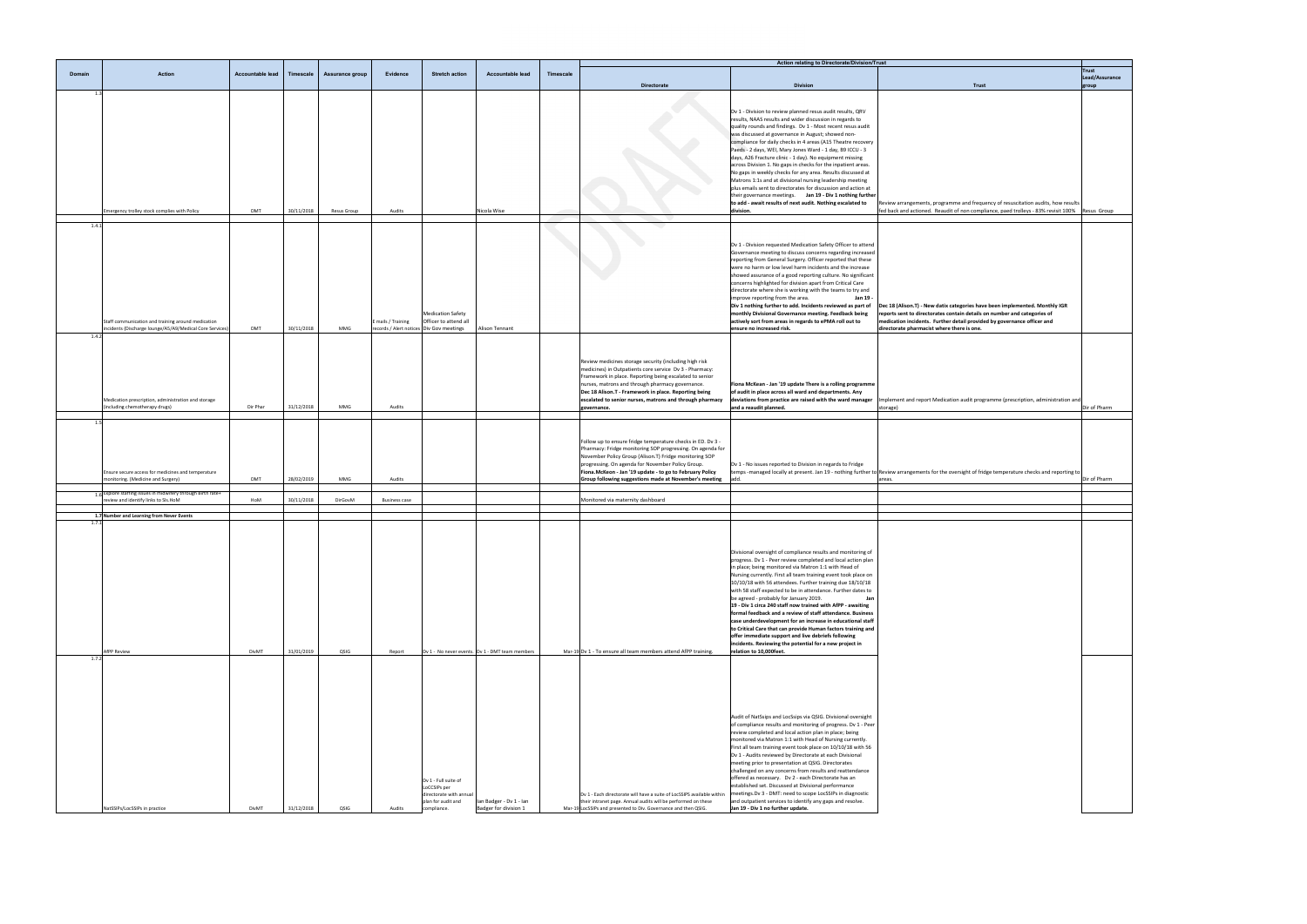| ust                                                                                                                                                                                                                                                                                                                                                                                                                                                                                                                                                                                                                                                                                                                                                                                                                                                                                                                                                                                                                                                                                                                                                                                                                                                                                                                                                            |                                                            |
|----------------------------------------------------------------------------------------------------------------------------------------------------------------------------------------------------------------------------------------------------------------------------------------------------------------------------------------------------------------------------------------------------------------------------------------------------------------------------------------------------------------------------------------------------------------------------------------------------------------------------------------------------------------------------------------------------------------------------------------------------------------------------------------------------------------------------------------------------------------------------------------------------------------------------------------------------------------------------------------------------------------------------------------------------------------------------------------------------------------------------------------------------------------------------------------------------------------------------------------------------------------------------------------------------------------------------------------------------------------|------------------------------------------------------------|
|                                                                                                                                                                                                                                                                                                                                                                                                                                                                                                                                                                                                                                                                                                                                                                                                                                                                                                                                                                                                                                                                                                                                                                                                                                                                                                                                                                | <b>Trust</b><br>Lead/Assurance                             |
| <b>Trust</b>                                                                                                                                                                                                                                                                                                                                                                                                                                                                                                                                                                                                                                                                                                                                                                                                                                                                                                                                                                                                                                                                                                                                                                                                                                                                                                                                                   | group                                                      |
|                                                                                                                                                                                                                                                                                                                                                                                                                                                                                                                                                                                                                                                                                                                                                                                                                                                                                                                                                                                                                                                                                                                                                                                                                                                                                                                                                                |                                                            |
| Undertake safety culture survey.                                                                                                                                                                                                                                                                                                                                                                                                                                                                                                                                                                                                                                                                                                                                                                                                                                                                                                                                                                                                                                                                                                                                                                                                                                                                                                                               | Nursing and Quality,<br>ΗR                                 |
|                                                                                                                                                                                                                                                                                                                                                                                                                                                                                                                                                                                                                                                                                                                                                                                                                                                                                                                                                                                                                                                                                                                                                                                                                                                                                                                                                                |                                                            |
| Develop system to enable live audit reporting. Establish resource requirement for HF<br>training/expertise at RWT. Nursing audit review. Local audit plans to consider local                                                                                                                                                                                                                                                                                                                                                                                                                                                                                                                                                                                                                                                                                                                                                                                                                                                                                                                                                                                                                                                                                                                                                                                   |                                                            |
| themes/compliance gaps.                                                                                                                                                                                                                                                                                                                                                                                                                                                                                                                                                                                                                                                                                                                                                                                                                                                                                                                                                                                                                                                                                                                                                                                                                                                                                                                                        | HGLS/QSIG                                                  |
|                                                                                                                                                                                                                                                                                                                                                                                                                                                                                                                                                                                                                                                                                                                                                                                                                                                                                                                                                                                                                                                                                                                                                                                                                                                                                                                                                                |                                                            |
| Jan 19 F Pickford - Develop programme of routine audit of safeguarding<br>documentation (prioritising high use areas) (Fiona Pickford - Jan update)<br>MCA/Audit in progress across ward areas which commenced October 2018.<br>Awaiting findings and report January 2019. The third MCA and Dols audit has been<br>completed in 16 clinical areas. This shows a continued poor working knowledge<br>from staff around Dols, Particularly in relation to whether a person has to have a<br>mental disorder in order to apply for a DolS and in relation to who can assess<br>mental capacity.<br><b>Actions taken:</b><br>• Fact sheet regarding what is a mental disorder and other aspects of MCA and<br>Dols developed and disseminated to ward areas.<br>• Continued bespoke training 1 to 1 on ward and clinical areas by Safeguarding<br>staff.<br>. Weekly staff attendance at West Park and Cannock by named nurses to provide<br>support and advice in clinical areas.<br>. Continued weekly reporting of Dols activity to Chief Nurse.<br>. Continued bi weekly check and challenge with local authority regarding status of<br>outstanding Dols requests.<br>. MCA and Dols continues to be monitored through the creating best practice work<br>stream.<br>· Planned attendance at Senior Nurse forum in February 2019 to keep issues in<br>focus. | Head of<br>Safeguarding/<br>Safeguarding<br>Steering group |
|                                                                                                                                                                                                                                                                                                                                                                                                                                                                                                                                                                                                                                                                                                                                                                                                                                                                                                                                                                                                                                                                                                                                                                                                                                                                                                                                                                |                                                            |
|                                                                                                                                                                                                                                                                                                                                                                                                                                                                                                                                                                                                                                                                                                                                                                                                                                                                                                                                                                                                                                                                                                                                                                                                                                                                                                                                                                |                                                            |
| Trust to identify and undertake a Culture survey with financial year 2018/19. NSF -<br>Nursing (Adam Race - Jan '19 update) In terms of update from a corporate<br>perspective we are developing Pulse Surveys with a view to developing the survey<br>questions over Q4 to test the temperature around morale etc. We have just<br>concluded the 2018 staff survey and are reviewing results - full benchmark results<br>for the Division are expected in Feb.                                                                                                                                                                                                                                                                                                                                                                                                                                                                                                                                                                                                                                                                                                                                                                                                                                                                                                | Nursing and Quality,<br>HR                                 |

|        |                                                                                                                                                                                        |                         |            |                                               |          |                                                                                       |                                                                                                                                                           |                  |                                                                                                                                                                                                                                                                                                                                                                                                                                                                                               | Action relating to Directorate/Division/Trust                                                                                                                                                                                                                                                                                                                                                                                                                                                                                                                                                                                                                                                                                                                                                                                                                                                                                                                                                                                                                                                                                                                                                                                                          |                                                                                                                                                                                                                                                                                                                                                                                                                                                                                                                                                                                                                                                                                                                                                                                                                                                                                                                                                                                                                                                                                                                                                                                                                                                                                                                                                        |
|--------|----------------------------------------------------------------------------------------------------------------------------------------------------------------------------------------|-------------------------|------------|-----------------------------------------------|----------|---------------------------------------------------------------------------------------|-----------------------------------------------------------------------------------------------------------------------------------------------------------|------------------|-----------------------------------------------------------------------------------------------------------------------------------------------------------------------------------------------------------------------------------------------------------------------------------------------------------------------------------------------------------------------------------------------------------------------------------------------------------------------------------------------|--------------------------------------------------------------------------------------------------------------------------------------------------------------------------------------------------------------------------------------------------------------------------------------------------------------------------------------------------------------------------------------------------------------------------------------------------------------------------------------------------------------------------------------------------------------------------------------------------------------------------------------------------------------------------------------------------------------------------------------------------------------------------------------------------------------------------------------------------------------------------------------------------------------------------------------------------------------------------------------------------------------------------------------------------------------------------------------------------------------------------------------------------------------------------------------------------------------------------------------------------------|--------------------------------------------------------------------------------------------------------------------------------------------------------------------------------------------------------------------------------------------------------------------------------------------------------------------------------------------------------------------------------------------------------------------------------------------------------------------------------------------------------------------------------------------------------------------------------------------------------------------------------------------------------------------------------------------------------------------------------------------------------------------------------------------------------------------------------------------------------------------------------------------------------------------------------------------------------------------------------------------------------------------------------------------------------------------------------------------------------------------------------------------------------------------------------------------------------------------------------------------------------------------------------------------------------------------------------------------------------|
| Domain | <b>Action</b>                                                                                                                                                                          | <b>Accountable lead</b> | Timescale  | Assurance group                               | Evidence | <b>Stretch action</b>                                                                 | <b>Accountable lead</b>                                                                                                                                   | <b>Timescale</b> | <b>Directorate</b>                                                                                                                                                                                                                                                                                                                                                                                                                                                                            | <b>Division</b>                                                                                                                                                                                                                                                                                                                                                                                                                                                                                                                                                                                                                                                                                                                                                                                                                                                                                                                                                                                                                                                                                                                                                                                                                                        | <b>Trust</b>                                                                                                                                                                                                                                                                                                                                                                                                                                                                                                                                                                                                                                                                                                                                                                                                                                                                                                                                                                                                                                                                                                                                                                                                                                                                                                                                           |
| 1.7.3  | Review WHO checklist use in theatres and interventional<br>procedures including ongoing educational support.                                                                           | DivMT                   | 30/08/2018 | QSIG                                          | Audits   | Dv 1 - Qualitative<br>audit results show ful<br>compliance to<br>checklist and brief. | Lengyel, Matron & M.<br>Ahudja, CD. DMT                                                                                                                   |                  | ivestigate and address WHO non-compliance issues across<br>Mar-19 relevant Directorates (notably theatres NX, CCH.                                                                                                                                                                                                                                                                                                                                                                            | Divisional oversight of compliance results and monitoring of<br>progress. Dv 1 - Quarterly results discussed at Divisional<br>Governance in October - main issue is in regards to the sign in<br>not being done separately - it has been agreed that the WHO<br>documentation should now be reviewed and amended to<br>provide a further focus. A working group is being set up by<br>Matron to lead on this. Further discussion on completion n of<br>draft document to go to Div. Gov meeting. Dv 3 - DMT:<br>WHO checklist returns gathered monthly and reported<br>quarterly to SIG by Divisional Heads of Nursing.<br>lan 19 - Div 1 no further update                                                                                                                                                                                                                                                                                                                                                                                                                                                                                                                                                                                            | Indertake safety culture survey.                                                                                                                                                                                                                                                                                                                                                                                                                                                                                                                                                                                                                                                                                                                                                                                                                                                                                                                                                                                                                                                                                                                                                                                                                                                                                                                       |
|        | Identify causes of poor documentation including HF and<br>redress (including fluid and nutritional records, re-<br>positioning, patient care and treatment, care planning<br>records). | <b>DMT</b>              | 31/05/2018 | DivGovM                                       | Audits   |                                                                                       | Audit/monitor<br>documentation<br>compliance in ED, Medical<br>core service Dv 2 -<br>Monthly audit<br>undertaken, reported the<br>divisional governance. |                  | Undertake care pathway review (including ED system and how to order stamps and to share audit results locally.<br>processes) to understand challenges/barriers. Outline<br>expected standards via SOPs, training, induction and<br>appraisal. Identify and undertake local prospective<br>audits of records with prompt/live reporting of results.                                                                                                                                            | Performance oversight monitoring of Documentation<br>audit compliance. Monitor action plans from external<br>reports, HF reviews and action plans in ED. Dv 1 -<br>Documentation audit discussed at Governance in<br>October - main issue is in regards to stamps.<br>Communication has been sent to each directorate for<br>Poor compliance with documentation evident through<br>Health assure dashboard which Head of Nursing<br>discusses as necessary with relevant areas.<br>Jan 19 - Div 1 main issue continues to be stamps.                                                                                                                                                                                                                                                                                                                                                                                                                                                                                                                                                                                                                                                                                                                   | Develop system to enable live audit reporting. Establish resource requirement for HF<br>training/expertise at RWT. Nursing audit review. Local audit plans to consider local<br>hemes/compliance gaps.                                                                                                                                                                                                                                                                                                                                                                                                                                                                                                                                                                                                                                                                                                                                                                                                                                                                                                                                                                                                                                                                                                                                                 |
|        | 1.9 Establish system and address triage delays in ED.                                                                                                                                  | DMT                     | 31/05/2018 | DGovM                                         | SOP      |                                                                                       |                                                                                                                                                           |                  | ** Progress update required**                                                                                                                                                                                                                                                                                                                                                                                                                                                                 |                                                                                                                                                                                                                                                                                                                                                                                                                                                                                                                                                                                                                                                                                                                                                                                                                                                                                                                                                                                                                                                                                                                                                                                                                                                        |                                                                                                                                                                                                                                                                                                                                                                                                                                                                                                                                                                                                                                                                                                                                                                                                                                                                                                                                                                                                                                                                                                                                                                                                                                                                                                                                                        |
| 1.10   | Mental Capacity Act documentation and compliance.                                                                                                                                      | HoSG                    | 31/01/2019 | SSG                                           | Audits   |                                                                                       | Fiona Pickford                                                                                                                                            |                  | Medical and Maternity core service to address MCA/DoLs<br>raining compliance. Review and assure on staff training and<br>ompetence in Surgery.                                                                                                                                                                                                                                                                                                                                                | Training Needs Analysis (TNA) was completed to identify<br>specific staff groups who needed to complete the training. 7.<br>MCA and DoLs training is incorporated in the level 2<br>safeguarding adult and children's eLearning package which is<br>available on kite site. Five additional training sessions have<br>been provided in September 2017 by an outside speaker<br>Susan Lassetter- MCA/DoLs Project Worker. MCA and Dols<br>training compliance is now at 97.7% (Sept 2018) MCA/DoLs<br>was promoted on the Safeguarding Awareness week on 2nd<br>October 2018. 12. Staff from the safeguarding team to be out<br>on the key wards daily asking if there are any patients in tag<br>bays in particular that would warrant DoLs. A meeting as<br>taken place with Sister and the Dementia Nurse Consultant<br>on C22 on ways the staff can complete the DoLS applications<br>when working in the bays. There has been an increase in the<br>number of urgent DoLs applications received from C22.15.<br>MCA and DoLs audit to be completed by November 2018. The<br>staff group includes all clinical front facing staff so would<br>need to complete level 2 safeguarding adults and children's e-<br>learning package available on kite. | Jan 19 F Pickford - Develop programme of routine audit of safeguarding<br>documentation (prioritising high use areas) (Fiona Pickford - Jan update)<br>MCA/Audit in progress across ward areas which commenced October 2018.<br>Awaiting findings and report January 2019. The third MCA and Dols audit has been<br>completed in 16 clinical areas. This shows a continued poor working knowledge<br>from staff around Dols, Particularly in relation to whether a person has to have a<br>nental disorder in order to apply for a DolS and in relation to who can assess<br>mental capacity.<br><b>Actions taken:</b><br>Fact sheet regarding what is a mental disorder and other aspects of MCA and<br>Dols developed and disseminated to ward areas.<br>Continued bespoke training 1 to 1 on ward and clinical areas by Safeguarding<br>staff.<br><b>Weekly staff attendance at West Park and Cannock by named nurses to provide</b><br>support and advice in clinical areas.<br>Continued weekly reporting of Dols activity to Chief Nurse.<br>Continued bi weekly check and challenge with local authority regarding status of<br>outstanding Dols requests.<br>MCA and Dols continues to be monitored through the creating best practice work<br>stream.<br>Planned attendance at Senior Nurse forum in February 2019 to keep issues in<br>ocus. |
| 1.13   | Establish system in theatres to ensure theatres are fit for<br>ourpose when in use (NX and CCH theatres).                                                                              | DMT                     | 31/05/2018 | DivGovMeeting /<br><b>Environmental Group</b> | Audit    |                                                                                       | Tom Butler - Lewis Grant,<br>DCOO                                                                                                                         | Mar-19           |                                                                                                                                                                                                                                                                                                                                                                                                                                                                                               | Div, Gov & Estates Dv 1 - Building work complete. Fire<br>compartmentalisation starts wc 22/10/18. CCH work<br>complete. Cleaning logs have been amended to address all<br>equipment in each area. Band 7s continue to report monthly<br>to Matron and escalate as necessary to estates. Theatre<br>trollies are damp dusted daily. Also have appointed an<br>environmental support worker whose job is to clean and<br>maintain a tidy area/high standards I Theatre including<br>equipment reports. No audits failed this quarter.- Theatre<br>action plan to be developed<br>Jan 19 Div 1 -<br>Theatre 5 Beynon, cracks in floor being amended wc<br>7/1/19. Fire compartmentalisation work continues. No<br>environmental audits have failed.                                                                                                                                                                                                                                                                                                                                                                                                                                                                                                      |                                                                                                                                                                                                                                                                                                                                                                                                                                                                                                                                                                                                                                                                                                                                                                                                                                                                                                                                                                                                                                                                                                                                                                                                                                                                                                                                                        |
| 1.14   | Agree Trust Quality/Safety Cultural Survey                                                                                                                                             | CNO                     | 31/08/2018 | Board                                         | Survey   |                                                                                       |                                                                                                                                                           |                  | (Adam Race - Jan '19 update) This looks like it's a cultural<br>survey that Nursing and Maria Arthur have been working<br>with Daniela on, but given the potential cross over with Staff<br>FFT, Pulse Surveys and the Staff Survey this has not<br>progressed. Daniela is meeting with Jake Botfield and Maria<br>Arthur next week to discuss approach and I have suggested<br>looking at the Kings College London Cultural Barometer if<br>we're to do something nursing and ward specific. |                                                                                                                                                                                                                                                                                                                                                                                                                                                                                                                                                                                                                                                                                                                                                                                                                                                                                                                                                                                                                                                                                                                                                                                                                                                        | Trust to identify and undertake a Culture survey with financial year 2018/19. NSF -<br>Nursing (Adam Race - Jan '19 update) In terms of update from a corporate<br>perspective we are developing Pulse Surveys with a view to developing the survey<br>questions over Q4 to test the temperature around morale etc. We have just<br>concluded the 2018 staff survey and are reviewing results - full benchmark results<br>or the Division are expected in Feb.                                                                                                                                                                                                                                                                                                                                                                                                                                                                                                                                                                                                                                                                                                                                                                                                                                                                                         |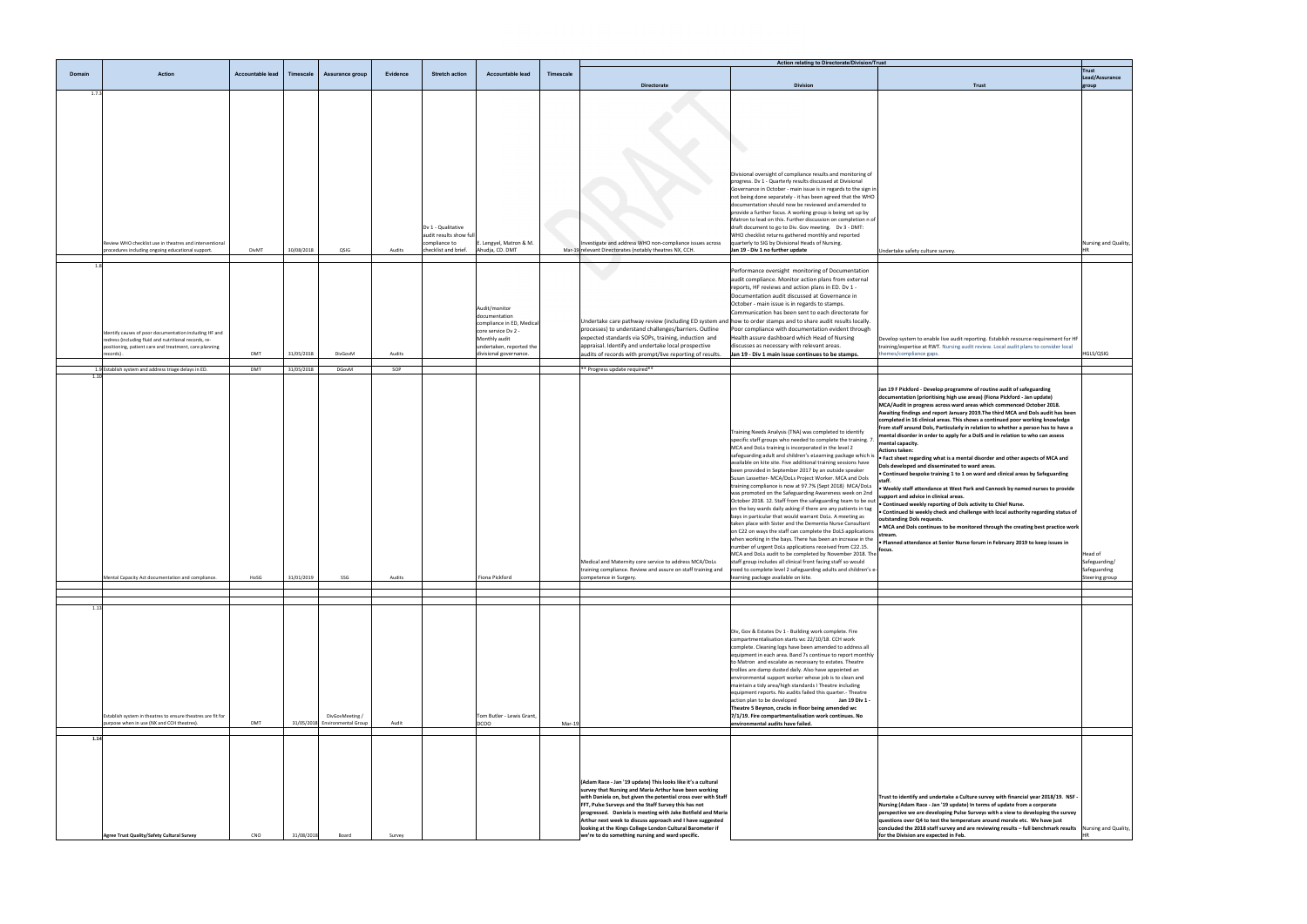| ust                                                                                                                                                                    |                                         |
|------------------------------------------------------------------------------------------------------------------------------------------------------------------------|-----------------------------------------|
| Trust                                                                                                                                                                  | <b>Trust</b><br>Lead/Assurance<br>group |
|                                                                                                                                                                        |                                         |
|                                                                                                                                                                        |                                         |
|                                                                                                                                                                        |                                         |
|                                                                                                                                                                        |                                         |
| Monitor and follow up response and action planning in hotspot areas, offering further                                                                                  |                                         |
| support as needed.                                                                                                                                                     | HR                                      |
|                                                                                                                                                                        |                                         |
|                                                                                                                                                                        |                                         |
|                                                                                                                                                                        |                                         |
|                                                                                                                                                                        |                                         |
|                                                                                                                                                                        |                                         |
|                                                                                                                                                                        |                                         |
|                                                                                                                                                                        |                                         |
|                                                                                                                                                                        |                                         |
| Review target populations for safeguarding training levels (within policy) to ensure                                                                                   |                                         |
| appropriate and achievable. Safeguarding team to target low compliance areas and<br>staff groups for targeted training.                                                | Head of<br>Safeguarding                 |
|                                                                                                                                                                        |                                         |
| Safeguarding team to devise routine audit for MCA/DoLs and reporting results.<br>(Fiona Pickford - MCA/Audit in progress across ward areas which commenced             |                                         |
| October 2018. Awaiting findings and report January 2019. Audit findings reported to<br>Chief Nurse and action plan in place.                                           | Head of                                 |
|                                                                                                                                                                        | Safeguarding                            |
|                                                                                                                                                                        |                                         |
|                                                                                                                                                                        |                                         |
|                                                                                                                                                                        |                                         |
| Develop routine annual audit plan for Sepsis, monitored by DPG. CQUIN compliance<br>IQPR VitalPac upgrade and CD rollout sepsis nurses                                 | DPG                                     |
|                                                                                                                                                                        |                                         |
|                                                                                                                                                                        |                                         |
|                                                                                                                                                                        |                                         |
|                                                                                                                                                                        |                                         |
|                                                                                                                                                                        |                                         |
|                                                                                                                                                                        |                                         |
|                                                                                                                                                                        |                                         |
|                                                                                                                                                                        |                                         |
|                                                                                                                                                                        |                                         |
|                                                                                                                                                                        |                                         |
|                                                                                                                                                                        |                                         |
| Increase pool of staff trained in SJR. Project group to address key issues including<br>backlog of reviews, standard mortality reporting, policy compliance etc. Trust |                                         |
| Mortality group to monitor assurance on mortality review outcomes. ME Role<br>commences 3/12/18. Q! Mortality plan                                                     | Mortality Project<br>Group              |
|                                                                                                                                                                        |                                         |
|                                                                                                                                                                        |                                         |
|                                                                                                                                                                        |                                         |
|                                                                                                                                                                        |                                         |
|                                                                                                                                                                        |                                         |
| Esculated to CCG contract monitoring in place. Improving position. Test of change<br>will be winter                                                                    |                                         |
|                                                                                                                                                                        |                                         |
|                                                                                                                                                                        |                                         |

|                 |                                                                                                      |                         |                  |                        |                  |                                        |                                                                             |                  |                                                                                                                                                                                                                                                                                                                                                                                                                                                                                                                                                                                                                                                                                                                                                                                                                                                                                                                                                                                                                                                                                                                                                   | Action relating to Directorate/Division/Trust                                                                                                                                                                                                                                                                                                                                                                                                                                                                                                                                                                                                                                                                                                            |                                                                                                                                                                                                                                                                                              |  |
|-----------------|------------------------------------------------------------------------------------------------------|-------------------------|------------------|------------------------|------------------|----------------------------------------|-----------------------------------------------------------------------------|------------------|---------------------------------------------------------------------------------------------------------------------------------------------------------------------------------------------------------------------------------------------------------------------------------------------------------------------------------------------------------------------------------------------------------------------------------------------------------------------------------------------------------------------------------------------------------------------------------------------------------------------------------------------------------------------------------------------------------------------------------------------------------------------------------------------------------------------------------------------------------------------------------------------------------------------------------------------------------------------------------------------------------------------------------------------------------------------------------------------------------------------------------------------------|----------------------------------------------------------------------------------------------------------------------------------------------------------------------------------------------------------------------------------------------------------------------------------------------------------------------------------------------------------------------------------------------------------------------------------------------------------------------------------------------------------------------------------------------------------------------------------------------------------------------------------------------------------------------------------------------------------------------------------------------------------|----------------------------------------------------------------------------------------------------------------------------------------------------------------------------------------------------------------------------------------------------------------------------------------------|--|
| Domain          | <b>Action</b>                                                                                        | Accountable lead        | <b>Timescale</b> | <b>Assurance group</b> | <b>Evidence</b>  | <b>Stretch action</b>                  | <b>Accountable lead</b>                                                     | <b>Timescale</b> | <b>Directorate</b>                                                                                                                                                                                                                                                                                                                                                                                                                                                                                                                                                                                                                                                                                                                                                                                                                                                                                                                                                                                                                                                                                                                                |                                                                                                                                                                                                                                                                                                                                                                                                                                                                                                                                                                                                                                                                                                                                                          | <b>Trust</b>                                                                                                                                                                                                                                                                                 |  |
| 1.14.1          | ompletion of survey annually by departments                                                          | DMT/Heads Dept          | 31/12/2018       | Workforce              | Survey reports   |                                        | Alan Duffell                                                                |                  | (Adam Race - Jan '19 update) All Directorates/sub-teams to<br>undertake annual stress risk assessments. All departments<br>to communicate chatback results, review and complete<br>action plans following feedback. The action here appears to<br>be to do the survey that's developed as part of 14.1 unless I'm<br>missing something. An update on the Staff Survey Actions<br>went to the October 2018 WODC and the new survey closed.<br>As above, we'll be cutting the data by division as the<br>benchmark results land, but are looking at the preliminary<br>results now so that we are ahead of the game.                                                                                                                                                                                                                                                                                                                                                                                                                                                                                                                                | <b>Division</b><br>Ensure oversight of Chatback results and action planning. Dv<br>1 - culture survey for Maternity completed. Dv 3 - DMT:<br>stress risk assessments monitored as part of H&S assessment<br>requirements. Key findings from stress RA, Chatback, Staff<br>Survey etc. reviewed at monthly performance meetings.                                                                                                                                                                                                                                                                                                                                                                                                                         | Monitor and follow up response and action planning in hotspot areas, offering further<br>support as needed.                                                                                                                                                                                  |  |
| 1.15            | Develop the model of Discharge Lounge including vision<br>and DMO                                    | DMT                     | 31/03/2019       | DivMT                  | Model            |                                        |                                                                             |                  |                                                                                                                                                                                                                                                                                                                                                                                                                                                                                                                                                                                                                                                                                                                                                                                                                                                                                                                                                                                                                                                                                                                                                   | Review staff training/awareness of Discharge lounge staff re<br>clinical care/deterioration/escalation - Dv 2 - SOP completed,<br>approved by Division. Allocated funding to commence some<br>building re-configuration. This will incorporate quality<br>initiatives for improved patient experience. the programme<br>of works will commence on 3rd March 2019                                                                                                                                                                                                                                                                                                                                                                                         |                                                                                                                                                                                                                                                                                              |  |
| 1.16.2<br>1.16. | Ensure a Safeguarding system for full staff compliance to<br>Policy                                  | DMT/Heads               | 31/08/2018       | DivGov                 | Training records | consistently green<br>across division. | Dv 1 - Training to be Dv 1 - DMDs, Head of<br>Nursing, Head of<br>Midwifery |                  | Management to review, cleanse and follow up red mandatory<br>training. Address safeguarding training non compliance in<br>Dec-18 Maternity, Diagnostic Imaging particularly Medical staff L3)<br>Fiona Pickford - Jan '19 update) Dv 2 - all nursing audit                                                                                                                                                                                                                                                                                                                                                                                                                                                                                                                                                                                                                                                                                                                                                                                                                                                                                        | Division to set a 2 month improvement target for red<br>mandatory training. Dv 1 - Safeguarding Adults: green at<br>97.9%.<br>Safeguarding children level 1: green at 98.7%. Dv 2 - Current<br>process has not seen improvement particularly regarding<br>medical staff compliance. New targeted communication<br>process to be piloted as of October 2018. Dv 3 - DMT:<br>Mandatory Training a focus of monthly performance<br>meetings Dv 3 - Directorates: Action plans in place.<br>Discussed weekly at Team meetings and staff briefings.<br>Formally to reported to Division to monthly.<br>Jan 19 Division 1 - Division red for all safeguarding<br>mandatory training - emphasis to be placed on getting staff<br>trained over the next quarter. | Review target populations for safeguarding training levels (within policy) to ensure<br>appropriate and achievable. Safeguarding team to target low compliance areas and<br>staff groups for targeted training.                                                                              |  |
|                 | nplement MCA/DoLs assessment audits                                                                  | DMT                     | 31/01/2019       | DivGov/SSG             | Audits           |                                        |                                                                             |                  | under review.<br>Division - Dv 1 - Not complete<br>Trust:<br>Safeguarding team to devise routine audit for MCA/DoLs and December Dv 3 - Implement MCA/DOLs assessment audits-<br>reporting results.                                                                                                                                                                                                                                                                                                                                                                                                                                                                                                                                                                                                                                                                                                                                                                                                                                                                                                                                               | Dv 1 - Not complete Dv 2 - all nursing audit under review. all<br>Nursing metrics are being reviewed at an away day on 7th<br>Nursing audits are being reviewed across the division. 3m<br>review<br>Jan 19 Div 1 - nothing further to add.                                                                                                                                                                                                                                                                                                                                                                                                                                                                                                              | Safeguarding team to devise routine audit for MCA/DoLs and reporting results.<br>Fiona Pickford - MCA/Audit in progress across ward areas which commenced<br>October 2018. Awaiting findings and report January 2019. Audit findings reported to<br>Chief Nurse and action plan in place.    |  |
| 2.0 Effective   | Audit Sepsis 6 compliance and identify issues to action<br>including human factors                   | Sepsis leadsx2          | 31/01/2019       | DPG                    | Audits           |                                        | Yat Wah Li                                                                  |                  | This is an ongoing action with audit in the form of data<br>submission for CQUIN in addition to sepsis reports provided as<br>part of the DPG meeting on a monthly basis. we have focused<br>on ED, haematology/oncology and recently paediatric wards<br>with regards to sepsis management. We will also be<br>interviewing for sepsis nurses on 27th November and have<br>VitalPAC (with NEWS2/sepsis module implementation) being<br>delayed until 31 Jan 2019.                                                                                                                                                                                                                                                                                                                                                                                                                                                                                                                                                                                                                                                                                | CQUIN Audits 1/4 yearly ED and Inpts                                                                                                                                                                                                                                                                                                                                                                                                                                                                                                                                                                                                                                                                                                                     | Develop routine annual audit plan for Sepsis, monitored by DPG. CQUIN compliance<br>IQPR VitalPac upgrade and CD rollout sepsis nurses                                                                                                                                                       |  |
|                 | Develop structure/process for Mortality reviews                                                      | <b>Medical Director</b> | 30/08/2019       | MRG/TB                 | Report           |                                        | Ananth Viswanath                                                            |                  | Directorate management to monitor the completion and<br>analysis of death reviews for the service ensuring adequate<br>trained reviewers and time to complete. Death review<br>analysis/outcomes to be actioned at local<br>Governance/Mortality meetings. Dv 3 - Paediatrics: Mortality<br>reviewed as part of Directorate performance and local<br>governance processes (Ananth.V) - learning from deaths policy<br>(OP 87) will be revised to incorporate Medical Examiners<br>model that dovetails with mortality reviews<br>by Dec '18 - Medical Examiners appointed and will be<br>accommodated in a purpose-built bereavement centre by Nov Divisions to oversee Directorate Mortality review<br>'18 - Medical Examiners will undertake initial scrutiny of all<br>deaths in hospital and identify cases for more detailed SJR<br>reviews by Dec '18 - We are aiming to have a team of<br>dedicated and trained mortality reviewers to ensure the<br>reviews are timely and independent by Jan '19. - An IT<br>platform to support the learning from deaths agenda and<br>reduce administrative burden is being commissioned by Aug<br>'19 | (performance and outcomes) as routine within their<br>Quality/Governance agenda. v 1 - Discussed as a standard<br>agenda item quarterly at Divisional Governance. Head of<br>Nursing encouraging more staff to attend SJR training.<br>Mortality returns are overseen by Division and areas invited<br>to explain poor compliance to div gov meeting as necessary<br>(most recent being Crit Care). Dv 3 - DMT: Mortality a<br>standing item on Div Gov agenda.<br>Jan 19 Div 1 - as previous statement - work continues.                                                                                                                                                                                                                                | Increase pool of staff trained in SJR. Project group to address key issues including<br>backlog of reviews, standard mortality reporting, policy compliance etc. Trust<br>Mortality group to monitor assurance on mortality review outcomes. ME Role<br>commences 3/12/18. Q! Mortality plan |  |
|                 | onal benchmark of mothers receiving steroids post<br>2.4 prem delivery - outlier result in Maternity | Dir MT                  | 30/11/2018       |                        |                  |                                        |                                                                             |                  | Maternity to investigate and address result to National<br>benchmark.                                                                                                                                                                                                                                                                                                                                                                                                                                                                                                                                                                                                                                                                                                                                                                                                                                                                                                                                                                                                                                                                             | Dv 1 Policy in place for steroid use for preterm mothers is in<br>line with national best practice / guidance.                                                                                                                                                                                                                                                                                                                                                                                                                                                                                                                                                                                                                                           |                                                                                                                                                                                                                                                                                              |  |
| 3.0 Caring      | eatment waiting times disaggregation by site to<br>dress specific issues - Surgery                   | <b>DMT Surgery</b>      | 30/11/2018       |                        |                  |                                        |                                                                             |                  |                                                                                                                                                                                                                                                                                                                                                                                                                                                                                                                                                                                                                                                                                                                                                                                                                                                                                                                                                                                                                                                                                                                                                   | Amend waiting time reporting by site.Jan 19 Dv 1 - Suggest<br>to close. Same on both sites. Work already part of on-going<br>programme through OTEG.                                                                                                                                                                                                                                                                                                                                                                                                                                                                                                                                                                                                     |                                                                                                                                                                                                                                                                                              |  |
|                 | dentify ways to reduce lengthy delays for patient<br>ansport.                                        | Div 2 DCOO              | 30/04/2018       | DivMT                  | Audit            |                                        |                                                                             |                  | Review/establish contract compliance monitoring.Patient<br>transport issues are being worked through by Division 1 as this<br>department belongs to that Division.                                                                                                                                                                                                                                                                                                                                                                                                                                                                                                                                                                                                                                                                                                                                                                                                                                                                                                                                                                                |                                                                                                                                                                                                                                                                                                                                                                                                                                                                                                                                                                                                                                                                                                                                                          | Esculated to CCG contract monitoring in place. Improving position. Test of change<br>will be winter                                                                                                                                                                                          |  |
| 4.0 Responsive  |                                                                                                      |                         |                  |                        |                  |                                        |                                                                             |                  |                                                                                                                                                                                                                                                                                                                                                                                                                                                                                                                                                                                                                                                                                                                                                                                                                                                                                                                                                                                                                                                                                                                                                   |                                                                                                                                                                                                                                                                                                                                                                                                                                                                                                                                                                                                                                                                                                                                                          |                                                                                                                                                                                                                                                                                              |  |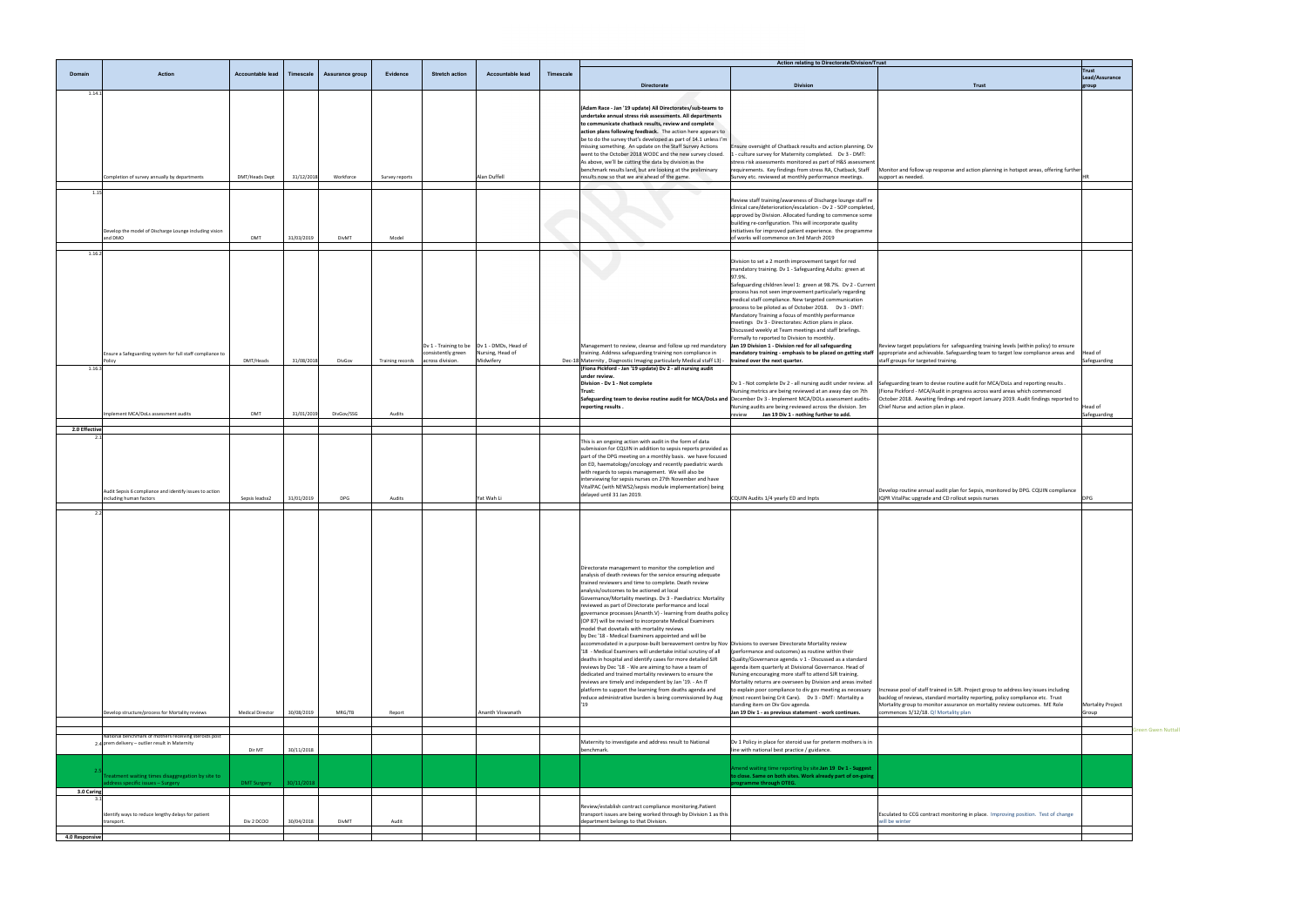|        |                                                                                                                  |                                   |                   |                                           |                                                   |                       |                                                |           | <b>Action relating to Directorate/Division/Trust</b>                                                                                                                                                                                                                                                                                                                                                                                                                                                                                                                                                                                                                                                                                                                                                                                                                                                                                                                                                                                                                                                                                                                                                                                                                                                                                                                             |                                                                                                                                                                                                                                                                                                                                                                                                                                                                                                                                                                                                                                                                                                                                                                                                                                                                                  |                                                                                                                                                                                                                                                                                                                                                                                                                                                                                                                                                                                                                                                     |  |
|--------|------------------------------------------------------------------------------------------------------------------|-----------------------------------|-------------------|-------------------------------------------|---------------------------------------------------|-----------------------|------------------------------------------------|-----------|----------------------------------------------------------------------------------------------------------------------------------------------------------------------------------------------------------------------------------------------------------------------------------------------------------------------------------------------------------------------------------------------------------------------------------------------------------------------------------------------------------------------------------------------------------------------------------------------------------------------------------------------------------------------------------------------------------------------------------------------------------------------------------------------------------------------------------------------------------------------------------------------------------------------------------------------------------------------------------------------------------------------------------------------------------------------------------------------------------------------------------------------------------------------------------------------------------------------------------------------------------------------------------------------------------------------------------------------------------------------------------|----------------------------------------------------------------------------------------------------------------------------------------------------------------------------------------------------------------------------------------------------------------------------------------------------------------------------------------------------------------------------------------------------------------------------------------------------------------------------------------------------------------------------------------------------------------------------------------------------------------------------------------------------------------------------------------------------------------------------------------------------------------------------------------------------------------------------------------------------------------------------------|-----------------------------------------------------------------------------------------------------------------------------------------------------------------------------------------------------------------------------------------------------------------------------------------------------------------------------------------------------------------------------------------------------------------------------------------------------------------------------------------------------------------------------------------------------------------------------------------------------------------------------------------------------|--|
| Domain | <b>Action</b>                                                                                                    | <b>Accountable lead</b>           | <b>Timescale</b>  | Assurance group                           | Evidence                                          | <b>Stretch action</b> | <b>Accountable lead</b>                        | Timescale | <b>Directorate</b>                                                                                                                                                                                                                                                                                                                                                                                                                                                                                                                                                                                                                                                                                                                                                                                                                                                                                                                                                                                                                                                                                                                                                                                                                                                                                                                                                               | <b>Division</b>                                                                                                                                                                                                                                                                                                                                                                                                                                                                                                                                                                                                                                                                                                                                                                                                                                                                  | <b>Trust</b>                                                                                                                                                                                                                                                                                                                                                                                                                                                                                                                                                                                                                                        |  |
|        | Achieve national targets for RTT - external review<br>4.1.1 Implement recommendations                            | <b>DCOOs</b><br>DCOO <sub>S</sub> | 30/06/2019<br>tbc | Contract &<br>Performance / DivMT<br>F&PC | Report<br><b>IQPR</b>                             |                       | Kevin Stringer / Gwen<br>Nuttall / Mike Sharon |           | Dv 3 - DMT: RTT monitoring in place . We did however have an<br>intensive support review (external) for our cancer 62<br>pathways. This report was completed in Aug 18, the evidence<br>via report is available and has been shared with Finance &<br>Performance, Quality Governance and TMC. The accountable<br>leads are myself and Simon Grummet (Trust cancer lead).                                                                                                                                                                                                                                                                                                                                                                                                                                                                                                                                                                                                                                                                                                                                                                                                                                                                                                                                                                                                        | Review surgical admission pathways to improve RTT Dv 1 -<br>Trust wide issue which is ongoing and picked up in other<br>forums. Highlighted in cover report                                                                                                                                                                                                                                                                                                                                                                                                                                                                                                                                                                                                                                                                                                                      | RTT performance monitored.Improvement plan in place                                                                                                                                                                                                                                                                                                                                                                                                                                                                                                                                                                                                 |  |
| 4.1.2  | EPAU having no weekend service - Gynae                                                                           | Dir MT                            | 30/04/2018        |                                           |                                                   |                       |                                                |           | Gynaecology to review weekend service provision for EPAU                                                                                                                                                                                                                                                                                                                                                                                                                                                                                                                                                                                                                                                                                                                                                                                                                                                                                                                                                                                                                                                                                                                                                                                                                                                                                                                         | Dv 1 - EPAU - no service at the weekends this relates to<br>challenges within the sonography service. HOM and Matron<br>are future proofing service for Nurse and Midwife led<br>sonography service - 2 RM's and 2 RN's are undergoing<br>training and this will be a rolling training programme for the<br>future .Presently the sonography service is challenged -<br>vacancy and sickness has created some capacity issues, this is<br>a risk that is escalated to divisional RR, and COO is aware.<br>This means that presently we are unable to provide a 7 day<br>service, this is under continual review and is being monitored<br>closely. Recruitment is in progress - there is a recognised<br>lack of experienced sonographers locally and nationally.<br>Succession planning and development of staff in scanning<br>competencies to support service is in progress. |                                                                                                                                                                                                                                                                                                                                                                                                                                                                                                                                                                                                                                                     |  |
| 4.1.4  | LD/Dementia provision - Diagnostic                                                                               | Radiology Dir MT                  | 31/03/2019        |                                           |                                                   |                       |                                                |           | Directorate to review LD patient needs within the service and<br>address Dv 3 - Radiology: There is no written process for this as<br>yet. Work with Dementia Leads to support best practice<br>hoping to have implemented by March 2019 LD/Dementia<br>Provision Diagnostic- Working with Dementia leads for<br>completion<br>Jan 19 - Fiona.P - LD All Ages Strategy completed. New LD<br>posts (children and adult) x 2 Band 6 in recruitment stage.<br>Expect to be in post by end of March 2019.                                                                                                                                                                                                                                                                                                                                                                                                                                                                                                                                                                                                                                                                                                                                                                                                                                                                            |                                                                                                                                                                                                                                                                                                                                                                                                                                                                                                                                                                                                                                                                                                                                                                                                                                                                                  | Strategies rollout flags on portal (Fiona Pickford) LD All Ages Strategy completed. New<br>LD posts (children and adult) x 2 Band 6 in recruitment stage. Expect to be in post by<br>end of March 2019 (Fiona Pickford - Jan '19 update) Outreach team recruitment<br>completed and 2 band 6 Learning Disability Nurses appointed and expected in post<br>March 2019. Awaiting decision from CCG around additional funding for band 4<br>support posts. Outreach team work-plan to meet LD strategy to be developed by the<br>end of February 2019.                                                                                                 |  |
|        | Develop new Mandatory training model                                                                             | Dir.Workforce                     | 01/04/2019        | <b>Education and Training</b><br>/ TMC    | Kite site                                         |                       | Louise Nickell                                 |           | This review is currently underway, and a Director confirm and<br>challenge step will now be part of the sign off around MT<br>topics/frequency and target groups. Each topic has been<br>allocated a 'reader' of the learning content, who has worked<br>with the SME to provide first level challenge and scrutiny<br>around course content, learning outcomes and user<br>acceptability-this has now been completed for all topics. Next<br>stage is to redesign the learning content into new e learning<br>packages, and test for user acceptability and accuracy. Then<br>the director level scrutiny panel will occur between now and<br>March. (Zoe Marsh - Jan '19 update) . All core skills<br>mandatory packages have now been reviewed and content<br>redesigned and aligned to learning outcomes (length In most<br>cases significantly reduced) or moved to e-learning for Health<br>Content (IG. E&D, Safeguarding, CRT). Where packages have<br>been redesigned these are currently being produced by<br>Medical Illustration and will be ready within the next few<br>weeks.<br>The team are working on an options appraisal paper in<br>relation to agreeing mandatory training topics are categories<br>for 2019/20. The options appraisal paper will be ready this<br>month and could either be discussed at a confirm and<br>challenge meeting or Directors. |                                                                                                                                                                                                                                                                                                                                                                                                                                                                                                                                                                                                                                                                                                                                                                                                                                                                                  | Jan 19 - Review mandatory training policy and training subjects with particular<br>focus on target groups, compliance targets/thresholds, frequency and mode of<br>training (Louise.N) Dec 18- Confirm and challenge meetings underway for all MT<br>topics with SME and educationalists reviewing content of training material etc.<br>Next step is exec level challenge- Jan and Feb 2019. All revised packages to be in<br>place for April 2019. In addition knowledge assessment options now available for e<br>learning packages for those who are confident in their own knowledge of the topic<br>and can move forward to the question deck. |  |
|        | nfirm Sepsis training requirements for Maternity staff                                                           | <b>Head of Midwiferv</b>          |                   | 30/01/2019 Directorate Gov. Grou          | <b>Minutes</b>                                    |                       |                                                |           |                                                                                                                                                                                                                                                                                                                                                                                                                                                                                                                                                                                                                                                                                                                                                                                                                                                                                                                                                                                                                                                                                                                                                                                                                                                                                                                                                                                  | Jan 19 - Each topic has been allocated a 'reader' of the<br>learning content, who has worked with the SME to provide<br>first level challenge and scrutiny around course content,<br>learning outcomes and user acceptability- this has now<br>been completed for all topics. (Emma McCartney) Sepsis is<br>covered on our Intrapartum Study Day and has been since<br>the beginning of 2016. It is still being covered on a monthly<br>basis throughout 2018 and will continue. Continues into<br>2019, compliance will be in line with national 90% target                                                                                                                                                                                                                                                                                                                     | As in line with Trust                                                                                                                                                                                                                                                                                                                                                                                                                                                                                                                                                                                                                               |  |
|        |                                                                                                                  |                                   |                   |                                           |                                                   |                       |                                                |           |                                                                                                                                                                                                                                                                                                                                                                                                                                                                                                                                                                                                                                                                                                                                                                                                                                                                                                                                                                                                                                                                                                                                                                                                                                                                                                                                                                                  | Then the director level scrutiny panel will occur between now<br>and march                                                                                                                                                                                                                                                                                                                                                                                                                                                                                                                                                                                                                                                                                                                                                                                                       |                                                                                                                                                                                                                                                                                                                                                                                                                                                                                                                                                                                                                                                     |  |
| 5.4    | Effective management of risk registers to include timely<br>Closure of actions and risks, relevance of evidence. | and Corporate Heads               | 30/11/2018        | QSIG/QGAC/Audit<br>Committee              | Div Data pack/TRR<br>BAF/Internal Audit<br>report |                       | Shashidhar Cherukuri                           |           | All risks must but reviewed and updated monthly. A monthly<br>risk register review meeting is held to oversee and follow up<br>the TRR updates.                                                                                                                                                                                                                                                                                                                                                                                                                                                                                                                                                                                                                                                                                                                                                                                                                                                                                                                                                                                                                                                                                                                                                                                                                                  | Divisions to devise arrangements to oversee the management<br>and progression of Directorate risk registers. Dv 1 - Divisional<br>risk register reviewed monthly at div gov meeting.<br>Directorate risks reviewed as part of Quality meetings. IP risks<br>also reviewed at Divisional nurse leadership meeting. Dv 3 -<br>DMT: As per policy risks <12 reviewed min. quarterly; risks<br>12+ reviewed monthly. Reviews take place at both<br>Directorate and Divisional level.<br>Jan 19 - Div 1 - nothing further to add.                                                                                                                                                                                                                                                                                                                                                     | Review central governance and resource and structure to oversee risk register<br>management.                                                                                                                                                                                                                                                                                                                                                                                                                                                                                                                                                        |  |

|                                                                                                                                                                                                                                                                                                                                                                                                                                                                                                                                                                                                   | <b>Trust</b><br>Lead/Assurance                  |
|---------------------------------------------------------------------------------------------------------------------------------------------------------------------------------------------------------------------------------------------------------------------------------------------------------------------------------------------------------------------------------------------------------------------------------------------------------------------------------------------------------------------------------------------------------------------------------------------------|-------------------------------------------------|
| <b>Trust</b>                                                                                                                                                                                                                                                                                                                                                                                                                                                                                                                                                                                      | group                                           |
| erformance monitored. Improvement plan in place                                                                                                                                                                                                                                                                                                                                                                                                                                                                                                                                                   |                                                 |
|                                                                                                                                                                                                                                                                                                                                                                                                                                                                                                                                                                                                   |                                                 |
|                                                                                                                                                                                                                                                                                                                                                                                                                                                                                                                                                                                                   |                                                 |
| gies rollout flags on portal (Fiona Pickford) LD All Ages Strategy completed. New<br>ts (children and adult) x 2 Band 6 in recruitment stage. Expect to be in post by<br>March 2019 (Fiona Pickford - Jan '19 update) Outreach team recruitment<br>eted and 2 band 6 Learning Disability Nurses appointed and expected in post<br>2019. Awaiting decision from CCG around additional funding for band 4<br>rt posts. Outreach team work-plan to meet LD strategy to be developed by the<br>February 2019.                                                                                         |                                                 |
| - Review mandatory training policy and training subjects with particular<br>on target groups, compliance targets/thresholds, frequency and mode of<br>g (Louise.N) Dec 18- Confirm and challenge meetings underway for all MT<br>with SME and educationalists reviewing content of training material etc.<br>tep is exec level challenge- Jan and Feb 2019. All revised packages to be in<br>for April 2019. In addition knowledge assessment options now available for e<br>ng packages for those who are confident in their own knowledge of the topic<br>in move forward to the question deck. | Head of E&T and<br>SME                          |
|                                                                                                                                                                                                                                                                                                                                                                                                                                                                                                                                                                                                   |                                                 |
|                                                                                                                                                                                                                                                                                                                                                                                                                                                                                                                                                                                                   |                                                 |
| ne with Trust                                                                                                                                                                                                                                                                                                                                                                                                                                                                                                                                                                                     |                                                 |
|                                                                                                                                                                                                                                                                                                                                                                                                                                                                                                                                                                                                   |                                                 |
|                                                                                                                                                                                                                                                                                                                                                                                                                                                                                                                                                                                                   |                                                 |
| v central governance and resource and structure to oversee risk register<br>ement.                                                                                                                                                                                                                                                                                                                                                                                                                                                                                                                | <b>Head of Governance</b><br>and Legal Services |
|                                                                                                                                                                                                                                                                                                                                                                                                                                                                                                                                                                                                   |                                                 |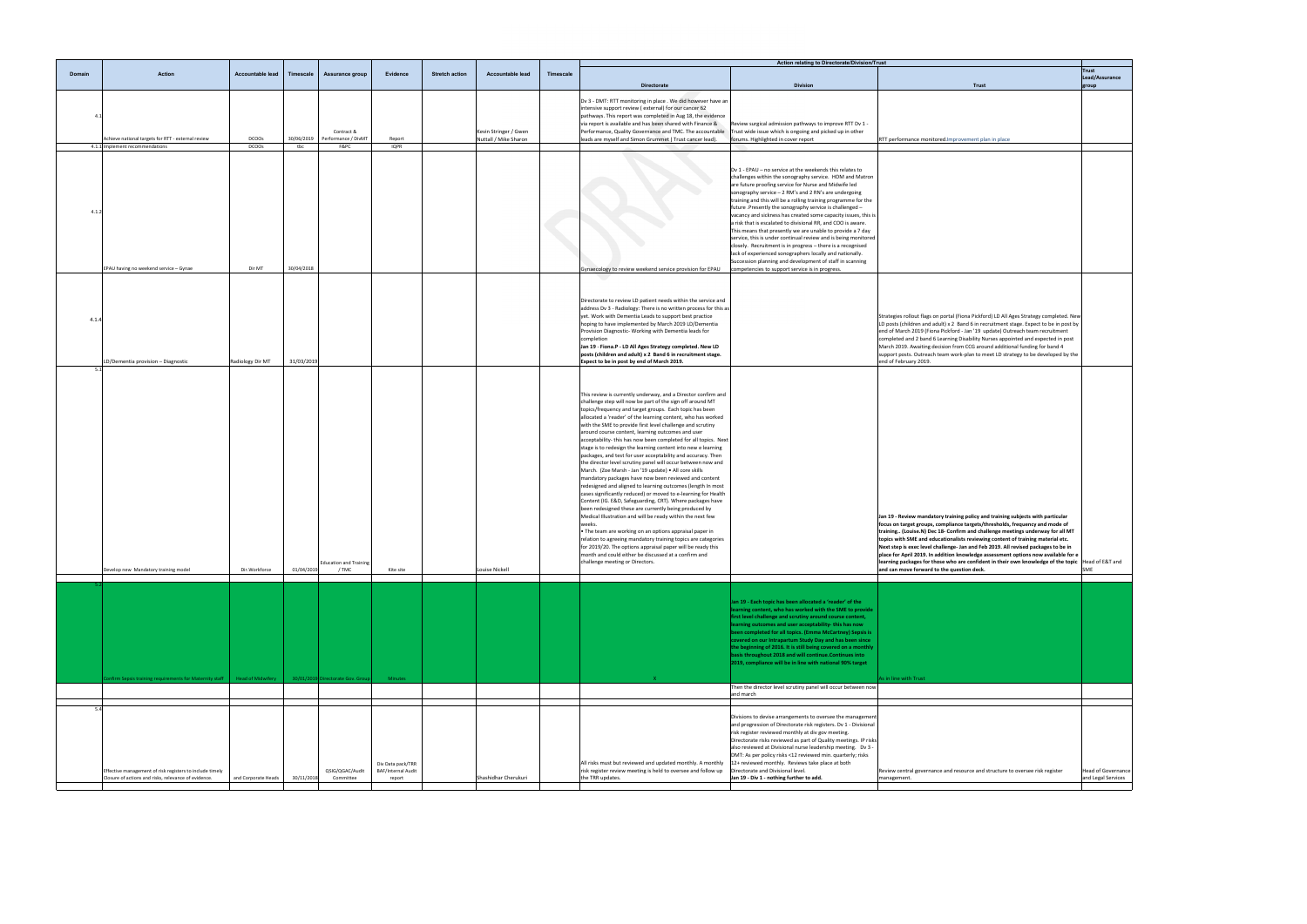|                                                                                         | <b>Trust</b><br>Lead/Assurance |
|-----------------------------------------------------------------------------------------|--------------------------------|
| <b>Trust</b>                                                                            | group                          |
|                                                                                         |                                |
|                                                                                         |                                |
|                                                                                         |                                |
|                                                                                         |                                |
|                                                                                         |                                |
|                                                                                         |                                |
|                                                                                         |                                |
|                                                                                         |                                |
| dent review by HF expert and inform further                                             |                                |
| ance structure and resource for RCA oversight<br>g and improvement. Develop improvement | <b>Head of Governance</b>      |
| JR process revised - learning log                                                       | and Legal Services             |
|                                                                                         |                                |
|                                                                                         |                                |
|                                                                                         | IGSG                           |
|                                                                                         |                                |
|                                                                                         |                                |
|                                                                                         | <b>GDPR</b> Group              |
|                                                                                         |                                |
|                                                                                         |                                |
| launch planned April '19. Internet is having an<br>y review in progress:                |                                |
|                                                                                         |                                |
|                                                                                         |                                |
|                                                                                         |                                |
|                                                                                         |                                |
|                                                                                         |                                |
|                                                                                         |                                |
|                                                                                         |                                |
|                                                                                         |                                |
|                                                                                         |                                |
|                                                                                         |                                |
|                                                                                         |                                |
|                                                                                         |                                |
|                                                                                         |                                |
| uidance for IT login security. Implement Trust IG                                       |                                |
|                                                                                         | IGSG                           |
|                                                                                         |                                |
|                                                                                         |                                |
|                                                                                         |                                |
|                                                                                         |                                |
|                                                                                         |                                |
| dical, Surgery, Diagnostics core Service.                                               | IGSG                           |
|                                                                                         |                                |
|                                                                                         |                                |
|                                                                                         |                                |
| o oversee compliance with stress RA/action                                              |                                |
| to H&S Steering group and to COG.                                                       |                                |
| ating a report of the outcomes of the<br>ntify the stressors and actions/controls being |                                |
| o the HSSG in March then shared with                                                    |                                |
| pliance Oversight group.                                                                | HSSG                           |
|                                                                                         |                                |
|                                                                                         |                                |
|                                                                                         |                                |
|                                                                                         |                                |
| lity meeting and review quarterly.                                                      |                                |
|                                                                                         |                                |
|                                                                                         |                                |
|                                                                                         |                                |
|                                                                                         |                                |
|                                                                                         |                                |
|                                                                                         |                                |
|                                                                                         |                                |

|        |                                                                                                                                                     |                                       |            |                    |          |                                                             |                                                |                 |                                                                                                                                                                                                                                                                                                                                                                                                                                                                                                                                                                                                                                                                              | Action relating to Directorate/Division/Trust                                                                                                                                                                                                                                                                                                                                                                                                                                                                                                                                                                                                                                                                                                                             |                                                                                                                                                                                                                                                                                                                                                                                                                                                                                                                                 |                             |
|--------|-----------------------------------------------------------------------------------------------------------------------------------------------------|---------------------------------------|------------|--------------------|----------|-------------------------------------------------------------|------------------------------------------------|-----------------|------------------------------------------------------------------------------------------------------------------------------------------------------------------------------------------------------------------------------------------------------------------------------------------------------------------------------------------------------------------------------------------------------------------------------------------------------------------------------------------------------------------------------------------------------------------------------------------------------------------------------------------------------------------------------|---------------------------------------------------------------------------------------------------------------------------------------------------------------------------------------------------------------------------------------------------------------------------------------------------------------------------------------------------------------------------------------------------------------------------------------------------------------------------------------------------------------------------------------------------------------------------------------------------------------------------------------------------------------------------------------------------------------------------------------------------------------------------|---------------------------------------------------------------------------------------------------------------------------------------------------------------------------------------------------------------------------------------------------------------------------------------------------------------------------------------------------------------------------------------------------------------------------------------------------------------------------------------------------------------------------------|-----------------------------|
| Domain | <b>Action</b>                                                                                                                                       | <b>Accountable lead</b>               | Timescale  | Assurance group    | Evidence | <b>Stretch action</b>                                       | Accountable lead                               | Timescale       |                                                                                                                                                                                                                                                                                                                                                                                                                                                                                                                                                                                                                                                                              |                                                                                                                                                                                                                                                                                                                                                                                                                                                                                                                                                                                                                                                                                                                                                                           |                                                                                                                                                                                                                                                                                                                                                                                                                                                                                                                                 | Trust<br>Lead/Assura        |
|        |                                                                                                                                                     |                                       |            |                    |          |                                                             |                                                |                 | <b>Directorate</b>                                                                                                                                                                                                                                                                                                                                                                                                                                                                                                                                                                                                                                                           | <b>Division</b>                                                                                                                                                                                                                                                                                                                                                                                                                                                                                                                                                                                                                                                                                                                                                           | <b>Trust</b>                                                                                                                                                                                                                                                                                                                                                                                                                                                                                                                    | group                       |
|        |                                                                                                                                                     |                                       |            |                    |          |                                                             |                                                |                 | Staff implementing the Trust DoC process are required to<br>invite input of patients/relatives to inform the RCA<br>investigation. The Duty of Candour (DoC) process is applied to<br>all serious incident investigations. Following review in 2018 the<br>DoC process includes the requirement for clinical leads                                                                                                                                                                                                                                                                                                                                                           |                                                                                                                                                                                                                                                                                                                                                                                                                                                                                                                                                                                                                                                                                                                                                                           |                                                                                                                                                                                                                                                                                                                                                                                                                                                                                                                                 |                             |
|        | Review RCA process for patient and staff involvement and<br>feed learning into training programmes and system<br>earning and link with SJR process. | <b>Head of Governance</b>             | 31/03/2018 | MRG / QSIG         | Policy   |                                                             |                                                |                 | delivering DoC to invite the patient/family to state any areas of<br>concern they wish to highlight/form part of the investigation.<br>This offer is also stated in DoC documentation to the patient.<br>Areas identified are passed to the investigator to form part of<br>investigation or address via other appropriate processes eg<br>PALs, Complaints etc. The existing link between SJR and SUI<br>process will ensure that where a death is reviewed and triggers<br>a SUI or investigation the process (including DoC) will apply as<br>above. The new ME role and bereavement team will also have<br>Dec-18 a role in the support/involvement of patients/families |                                                                                                                                                                                                                                                                                                                                                                                                                                                                                                                                                                                                                                                                                                                                                                           | Current RCA training to have independent review by HF expert and inform further<br>development. Review central governance structure and resource for RCA oversight<br>and theme analysis to inform learning and improvement. Develop improvement<br>assessment/evaluation framework. SJR process revised - learning log                                                                                                                                                                                                         | Head of Gov<br>and Legal Se |
|        |                                                                                                                                                     |                                       |            |                    |          |                                                             |                                                |                 |                                                                                                                                                                                                                                                                                                                                                                                                                                                                                                                                                                                                                                                                              |                                                                                                                                                                                                                                                                                                                                                                                                                                                                                                                                                                                                                                                                                                                                                                           |                                                                                                                                                                                                                                                                                                                                                                                                                                                                                                                                 |                             |
|        | Establish Teletracking assurance around patient<br>information governance.                                                                          | Head of Comms/DPO                     | 31/05/2018 | IGSG               | MOU      |                                                             | Raz Edwards                                    |                 | Raz Edwards - Jan 19 update- Asset owner for teletracking to<br>be established who will lead on doing a PIA and reviewing<br>use.                                                                                                                                                                                                                                                                                                                                                                                                                                                                                                                                            |                                                                                                                                                                                                                                                                                                                                                                                                                                                                                                                                                                                                                                                                                                                                                                           | Need further work                                                                                                                                                                                                                                                                                                                                                                                                                                                                                                               | IGSG                        |
|        | 5.6.1 Patient/public poster re use and management of<br>nformation                                                                                  | <b>Head of Comms</b>                  | 31/01/2019 | IGSG               | Posters  |                                                             | Sally Evans                                    |                 |                                                                                                                                                                                                                                                                                                                                                                                                                                                                                                                                                                                                                                                                              |                                                                                                                                                                                                                                                                                                                                                                                                                                                                                                                                                                                                                                                                                                                                                                           | Need further work                                                                                                                                                                                                                                                                                                                                                                                                                                                                                                               |                             |
| 5.6.2  |                                                                                                                                                     |                                       |            |                    |          |                                                             |                                                |                 | Raz Edwards- Jan 19 update - Trust Wide privacy notive has<br>been publiched on thust Internet and service level notices                                                                                                                                                                                                                                                                                                                                                                                                                                                                                                                                                     |                                                                                                                                                                                                                                                                                                                                                                                                                                                                                                                                                                                                                                                                                                                                                                           |                                                                                                                                                                                                                                                                                                                                                                                                                                                                                                                                 |                             |
|        | Publish on line fair processing notice.                                                                                                             | DPO                                   |            | IGSG               | Website  |                                                             | Sam Smith                                      |                 | are being developed.                                                                                                                                                                                                                                                                                                                                                                                                                                                                                                                                                                                                                                                         |                                                                                                                                                                                                                                                                                                                                                                                                                                                                                                                                                                                                                                                                                                                                                                           | Need further work                                                                                                                                                                                                                                                                                                                                                                                                                                                                                                               | <b>GDPR</b> Group           |
| 5.6.3  | <b>Indertake Privacy Impact Assessment.</b>                                                                                                         | lead of Governance &<br>Head of Comms | 30/08/2018 |                    | PIA      |                                                             |                                                |                 |                                                                                                                                                                                                                                                                                                                                                                                                                                                                                                                                                                                                                                                                              |                                                                                                                                                                                                                                                                                                                                                                                                                                                                                                                                                                                                                                                                                                                                                                           |                                                                                                                                                                                                                                                                                                                                                                                                                                                                                                                                 |                             |
|        | 5.7 Review internet/intranet management processes                                                                                                   | Heads of Comms/Med                    |            |                    |          |                                                             | Sally Evans / Nigel                            |                 |                                                                                                                                                                                                                                                                                                                                                                                                                                                                                                                                                                                                                                                                              |                                                                                                                                                                                                                                                                                                                                                                                                                                                                                                                                                                                                                                                                                                                                                                           | Intranet under review, new intranet launch planned April '19. Internet is having an                                                                                                                                                                                                                                                                                                                                                                                                                                             |                             |
|        |                                                                                                                                                     | $\mathbf{H}$                          | 30/04/2018 | tbc                |          |                                                             | Beardsmore                                     |                 |                                                                                                                                                                                                                                                                                                                                                                                                                                                                                                                                                                                                                                                                              |                                                                                                                                                                                                                                                                                                                                                                                                                                                                                                                                                                                                                                                                                                                                                                           | ongoing review.GDPR - training, policy review in progress                                                                                                                                                                                                                                                                                                                                                                                                                                                                       |                             |
|        |                                                                                                                                                     |                                       |            |                    |          |                                                             |                                                |                 |                                                                                                                                                                                                                                                                                                                                                                                                                                                                                                                                                                                                                                                                              | Dv 1 - IG breaches to be monitored via div gov and RCA                                                                                                                                                                                                                                                                                                                                                                                                                                                                                                                                                                                                                                                                                                                    |                                                                                                                                                                                                                                                                                                                                                                                                                                                                                                                                 |                             |
|        | Minimise risk of IG breaches through open log ins                                                                                                   | <b>DMTs</b>                           | 23/04/2018 | IGSG               | Audit    | Dv 1 - No ICO<br>reportable incidents. Dv 1 - DMT           |                                                |                 | Mar-19 Implement local IG audits and compliance follow up.                                                                                                                                                                                                                                                                                                                                                                                                                                                                                                                                                                                                                   | investigations and action plans. Dv 1 - Divisional IG breaches<br>in the first 2 quarters there have been 135 incidents reported<br>trust wide with 37 related to division 1. Compared to the<br>same time last year there has been a decrease of 31<br>incidents. This is the second consecutive year where division<br>have seen a significant reduction in total number of incidents<br>reported. Trends relate to data quality issues or data being<br>disclosed in error with only 1 occurrence of unauthorised<br>access. Cardiac has tripled their amount of incidents from 3 to<br>9, division have requested an aggregated RCA in respect of<br>this. Dv 3 - DMT: directorates engage with IG audits<br>undertaken via IG team.<br>Jan 19 - no further comments. | Review and publish local procedure guidance for IT login security. Implement Trust IG<br>audits once IG resource agreed.                                                                                                                                                                                                                                                                                                                                                                                                        | IGSG                        |
|        |                                                                                                                                                     |                                       |            |                    |          |                                                             |                                                |                 |                                                                                                                                                                                                                                                                                                                                                                                                                                                                                                                                                                                                                                                                              |                                                                                                                                                                                                                                                                                                                                                                                                                                                                                                                                                                                                                                                                                                                                                                           |                                                                                                                                                                                                                                                                                                                                                                                                                                                                                                                                 |                             |
|        | Review of patient notes' storage and security in each<br>ward/department                                                                            | <b>DMTs</b>                           | 31/04/2018 | Med Records' Group | Audit    |                                                             | Sam Smith (1) Head of<br><b>Health Records</b> |                 | Sam.Smith Jan 19 - In process of confirming with all Matrons place. Dv 3 - Directorates: Management of patient notes in<br>that they have got lockable cabinets on the wards. 27.11.18 line with Trust policy.<br>email sent to all matrons to confirm areas all have secure<br>Dec-18 lockable areas for records.                                                                                                                                                                                                                                                                                                                                                           | Dv 1 - Head of Nursing to review all areas via Matrons for<br>storage of patient notes and ensure correct equipment<br>ordered as necessary. Dv 1 - Checked earlier in the year and<br>trolleys ordered. To recheck in October to ensure all now in<br>Jan 19 Div 1 - action not completed. Results to be delivered<br>by end of January 19.                                                                                                                                                                                                                                                                                                                                                                                                                              | IG audit programme to prioritise Medical, Surgery, Diagnostics core Service.                                                                                                                                                                                                                                                                                                                                                                                                                                                    | GSG                         |
| 5.1    |                                                                                                                                                     |                                       |            |                    |          |                                                             |                                                |                 |                                                                                                                                                                                                                                                                                                                                                                                                                                                                                                                                                                                                                                                                              |                                                                                                                                                                                                                                                                                                                                                                                                                                                                                                                                                                                                                                                                                                                                                                           |                                                                                                                                                                                                                                                                                                                                                                                                                                                                                                                                 |                             |
|        | Each department to complete Stress survey annually                                                                                                  | DMT/Heads                             | 31/01/2019 | WODC               | Reports  |                                                             | Alan Duffell                                   |                 | Priyanka Nar update Jan '19 - Team Stress RA and action<br>plans to be developed and reviewed in Directorates with<br>minutes of ongoing monitoring. Occupational Health's stress managed at directorate level; Head of Nursing has now<br>risk assessment is next due for review on 07/09/2019. The<br>team have recently completed their stress risk assessments.<br>Feedback is given internally within our departmental<br>monthly meetings and at the directorate governance<br>meetings.                                                                                                                                                                               | Division to oversee the redress of risks falling from Stress RA<br>and action plans. Dv 1 - Stress risk assessments usually<br>requested to see local stress risk assessments for the top 3<br>areas in division with the highest turnover rates/lowest<br>RAs via performance meetings.<br>Jan 19 Div 1 - no further comment.                                                                                                                                                                                                                                                                                                                                                                                                                                            | Trust H&S annual audit programme to oversee compliance with stress RA/action<br>planning and risk redress. Reporting to H&S Steering group and to COG.<br>Jan 19 - H&S Team are currently collating a report of the outcomes of the<br>retention levels. Dv 3 - DMT: review key findings from stress department risk assessments to identify the stressors and actions/controls being<br>undertaken, this will be presented to the HSSG in March then shared with<br>Divisions and reported through Compliance Oversight group. | <b>HSSG</b>                 |
| 5.1    |                                                                                                                                                     |                                       |            |                    |          | Aspirations                                                 |                                                |                 |                                                                                                                                                                                                                                                                                                                                                                                                                                                                                                                                                                                                                                                                              |                                                                                                                                                                                                                                                                                                                                                                                                                                                                                                                                                                                                                                                                                                                                                                           |                                                                                                                                                                                                                                                                                                                                                                                                                                                                                                                                 |                             |
|        |                                                                                                                                                     |                                       |            |                    |          | Each department to<br>develop a "Good to Great'<br>CQI plan | DMT/Heads                                      | 17/08/2018 QSIG |                                                                                                                                                                                                                                                                                                                                                                                                                                                                                                                                                                                                                                                                              | Plans Dv 1 - Directorates currently addressing.  Dv 3 -<br>Directorates/DMT: Monthly CQC self assessments undertaken and<br>discussed at monthly performance meetings. This includes actions<br>to progress from good to great.<br>Jan 19 Div 1 - Quality meetings booked in where directorates are<br>expected to bring their local action plans with stretch targets for<br>further scrutiny.                                                                                                                                                                                                                                                                                                                                                                           | Dv 1 - Division to discuss at each quality meeting and review quarterly.                                                                                                                                                                                                                                                                                                                                                                                                                                                        |                             |
| 5.1    | Develop a management handbook - aide memoire                                                                                                        | DCEO                                  | 31/08/2018 | TMC                | Handbook |                                                             | enior Nurses / Education                       |                 |                                                                                                                                                                                                                                                                                                                                                                                                                                                                                                                                                                                                                                                                              |                                                                                                                                                                                                                                                                                                                                                                                                                                                                                                                                                                                                                                                                                                                                                                           |                                                                                                                                                                                                                                                                                                                                                                                                                                                                                                                                 |                             |
|        |                                                                                                                                                     |                                       |            |                    |          |                                                             |                                                |                 |                                                                                                                                                                                                                                                                                                                                                                                                                                                                                                                                                                                                                                                                              |                                                                                                                                                                                                                                                                                                                                                                                                                                                                                                                                                                                                                                                                                                                                                                           |                                                                                                                                                                                                                                                                                                                                                                                                                                                                                                                                 |                             |
| 5.1    |                                                                                                                                                     |                                       |            |                    |          | Develop a Trust<br>overarching CQI<br>trategy and plan      | Mike Sharon                                    | 31/08/2018      | TMC                                                                                                                                                                                                                                                                                                                                                                                                                                                                                                                                                                                                                                                                          | Strategy /plan (Simon Evans - Jan '19 update) New structure<br>roposal and business case approved at TMC. Full CQI team<br>appointed to. Currently looking to recxruit to a clinical lead to<br>support the programme.                                                                                                                                                                                                                                                                                                                                                                                                                                                                                                                                                    |                                                                                                                                                                                                                                                                                                                                                                                                                                                                                                                                 |                             |
|        |                                                                                                                                                     |                                       |            |                    |          |                                                             |                                                |                 |                                                                                                                                                                                                                                                                                                                                                                                                                                                                                                                                                                                                                                                                              |                                                                                                                                                                                                                                                                                                                                                                                                                                                                                                                                                                                                                                                                                                                                                                           |                                                                                                                                                                                                                                                                                                                                                                                                                                                                                                                                 |                             |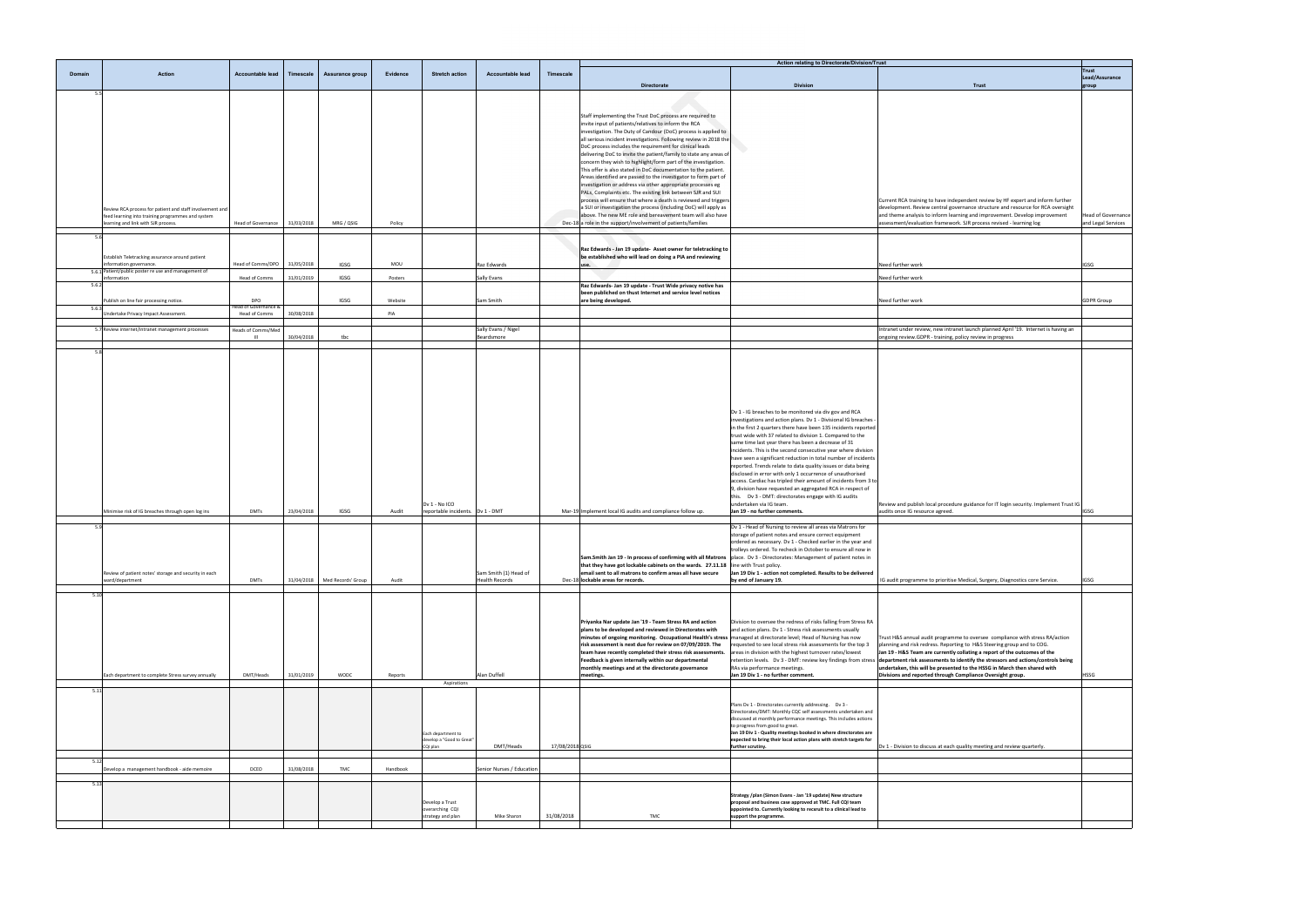|        |                                                                                                                                                                |                              |            |                       |          |                                     |                                |            |                                                                                                                      | Action relating to Directorate/Division/Trust                                                                                            |                                                                                                                                                                                                                                                                                                                                                                                                                                                                                                                                                                                                                     |                                |
|--------|----------------------------------------------------------------------------------------------------------------------------------------------------------------|------------------------------|------------|-----------------------|----------|-------------------------------------|--------------------------------|------------|----------------------------------------------------------------------------------------------------------------------|------------------------------------------------------------------------------------------------------------------------------------------|---------------------------------------------------------------------------------------------------------------------------------------------------------------------------------------------------------------------------------------------------------------------------------------------------------------------------------------------------------------------------------------------------------------------------------------------------------------------------------------------------------------------------------------------------------------------------------------------------------------------|--------------------------------|
| Domain | Action                                                                                                                                                         | Accountable lead   Timescale |            | Assurance group       | Evidence | <b>Stretch action</b>               | Accountable lead               | Timescale  |                                                                                                                      |                                                                                                                                          |                                                                                                                                                                                                                                                                                                                                                                                                                                                                                                                                                                                                                     | <b>Trust</b>                   |
|        |                                                                                                                                                                |                              |            |                       |          |                                     |                                |            |                                                                                                                      |                                                                                                                                          |                                                                                                                                                                                                                                                                                                                                                                                                                                                                                                                                                                                                                     | Lead/Assurance                 |
|        |                                                                                                                                                                |                              |            |                       |          |                                     |                                |            | <b>Directorate</b>                                                                                                   | <b>Division</b>                                                                                                                          | <b>Trust</b>                                                                                                                                                                                                                                                                                                                                                                                                                                                                                                                                                                                                        | group                          |
| 5.14   |                                                                                                                                                                |                              | 31/12/2018 |                       |          | Develop an enhanced<br>model of RCA | HoG                            | 30/08/2018 | Each Directorate to ensure adequate staff training RCA                                                               | Divisional oversight and RCA signoff to include further<br>causes and closer consideration of human factors affecting<br>the occurrence. | Internal RCA training package to be reviewed to consider human factors input.<br>Training and guidance to be extended to investigators and to others involved in the<br>RCA review and approval process. Central Governance structure changes to include<br>roles to support RCA investigations/investigators and to provide closer oversight of<br>guidance and scrutiny on the use of 5 why's to establish root final RCA reports. Human Factors/RCA training programme commenced October,<br>with 2 further days scheduled for Nov and Dec. Investigations Officer role has been<br>submitted on Trac for advert | Head of Governance             |
|        |                                                                                                                                                                |                              |            |                       |          |                                     |                                |            | investigations.<br><b>Service</b>                                                                                    |                                                                                                                                          |                                                                                                                                                                                                                                                                                                                                                                                                                                                                                                                                                                                                                     | and Legal Services             |
|        | Q1 methodology - corporate approach, resource, tools,<br>support Query - presume this means QI methodology<br>5.15 (Quality Improvement)                       |                              | 30/04/2019 |                       |          |                                     | Mike Sharon                    |            | Consultation and Implementation                                                                                      | Consultation and Implementation                                                                                                          | Trust to develop and implement a Quality Improvement strategy. Consider other<br>requirements i.e. Project group for roll out, QI expertise and training, potential<br>resource etc. Q1 plan                                                                                                                                                                                                                                                                                                                                                                                                                        | Nursing and Quality            |
|        |                                                                                                                                                                |                              |            |                       |          |                                     |                                |            |                                                                                                                      |                                                                                                                                          |                                                                                                                                                                                                                                                                                                                                                                                                                                                                                                                                                                                                                     |                                |
|        | 5.16 Review of audit programme - QIPP to engage medical staff                                                                                                  |                              |            |                       |          |                                     | Audit                          |            |                                                                                                                      |                                                                                                                                          | Trust Audit plan includes QIPP projects. Medics offered and encouraged to select<br>from plan or additional items relevant                                                                                                                                                                                                                                                                                                                                                                                                                                                                                          | <b>Trust Audit</b><br>Convenor |
|        | 5.17 Monthly round up - key note speakers                                                                                                                      |                              |            |                       |          |                                     | Sally Evans - Head of<br>Comms |            |                                                                                                                      |                                                                                                                                          |                                                                                                                                                                                                                                                                                                                                                                                                                                                                                                                                                                                                                     |                                |
|        |                                                                                                                                                                |                              |            |                       |          |                                     |                                |            |                                                                                                                      |                                                                                                                                          |                                                                                                                                                                                                                                                                                                                                                                                                                                                                                                                                                                                                                     |                                |
|        | 5.18 Celebration of success                                                                                                                                    |                              | 30/11/2018 |                       |          |                                     | Sally Evans - Head of<br>Comms |            |                                                                                                                      | Dv 3 - DMT: Division 3 newsletter "Showboat" to share items<br>of interest, good news, successes, monthly "Above and<br>Beyond" award    | The Trust now has in place, Well Done Wednesday - social media. Trust Brief - all user<br>bulletin, Trust Talk 1/4 newsletter, Nursing Newsletter, monthly, Div 3 "showboat                                                                                                                                                                                                                                                                                                                                                                                                                                         |                                |
|        |                                                                                                                                                                |                              |            |                       |          |                                     |                                |            |                                                                                                                      |                                                                                                                                          |                                                                                                                                                                                                                                                                                                                                                                                                                                                                                                                                                                                                                     |                                |
|        | Local Policy out of date (Chaperone and others<br>unspecified)<br>local policy for handling patients of no fixed abode<br>5.19 migrant community) - Diagnostic | Dir MT                       | TBC        | Policy Group / Div MT |          |                                     |                                |            | Directorate management to review local policies. Dv 3 -<br>Radiology: Policies now in date and under regular review. |                                                                                                                                          |                                                                                                                                                                                                                                                                                                                                                                                                                                                                                                                                                                                                                     |                                |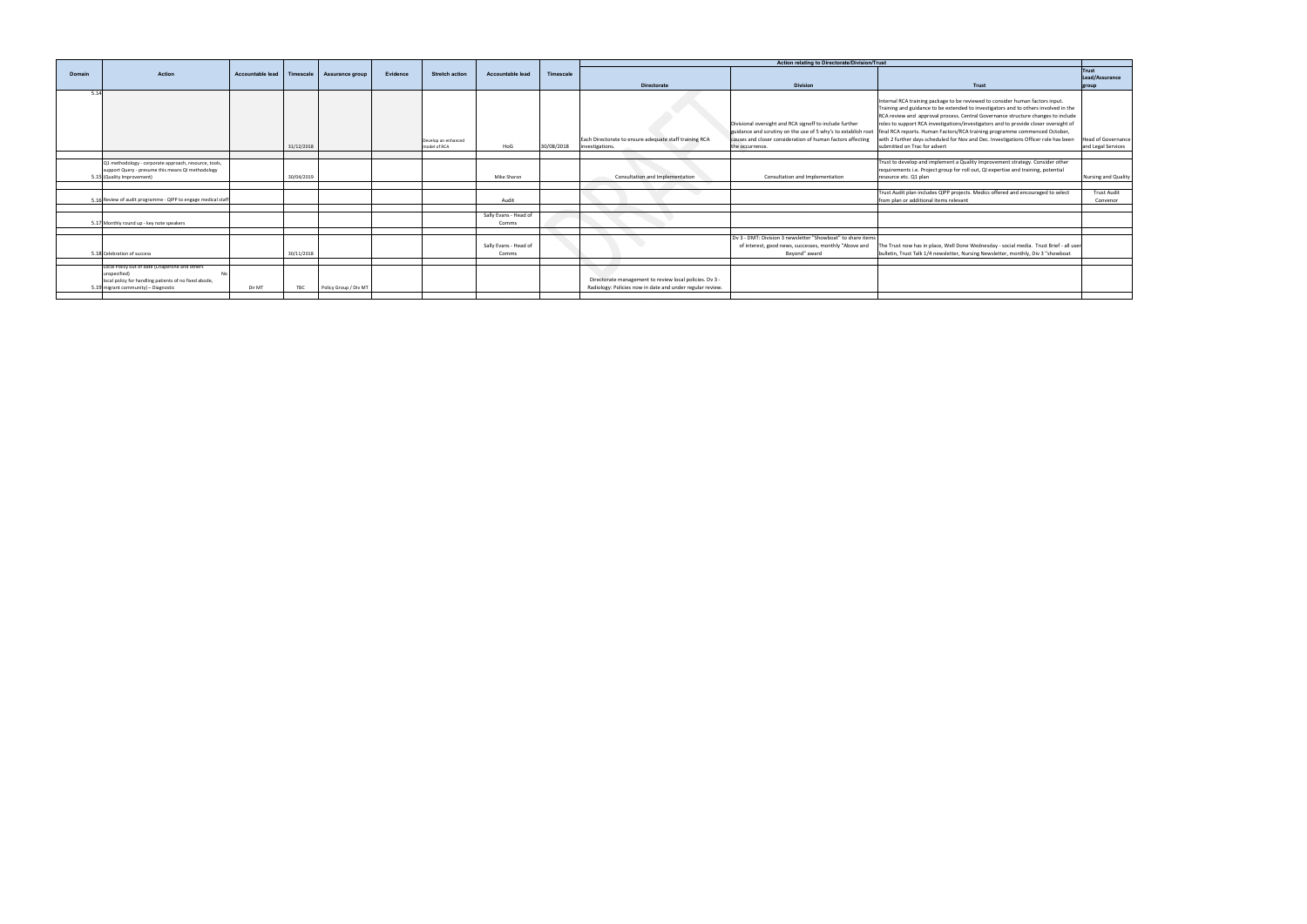| <b>CQC Action Plan</b> |                                                                                                 |                             |            |                               |            |                             |                          |           |                                                                                                   |                                                                                                         |                                                          |                         | <b>Red writing Clair Hobbs</b><br><b>Blue writing Tracy Palmer</b> |
|------------------------|-------------------------------------------------------------------------------------------------|-----------------------------|------------|-------------------------------|------------|-----------------------------|--------------------------|-----------|---------------------------------------------------------------------------------------------------|---------------------------------------------------------------------------------------------------------|----------------------------------------------------------|-------------------------|--------------------------------------------------------------------|
| Domain                 | <b>Action</b>                                                                                   | Accountable lead            |            | Timescale   Assurance group   | Evidence   | <b>Stretch action</b>       | Accountable lead         | Timescale |                                                                                                   | Action relating to Directorate/Division/Trust                                                           |                                                          | Trust                   | <b>Purple writing Nicky Ballard</b>                                |
|                        |                                                                                                 |                             |            |                               |            |                             |                          |           | <b>Directorate</b>                                                                                | <b>Division</b>                                                                                         | <b>Trust</b>                                             | Lead/Assurance<br>group | <b>Green Sandra Roberts</b>                                        |
| 1.1.                   |                                                                                                 |                             |            |                               |            |                             |                          |           | Review and address clean/dirty storage and                                                        |                                                                                                         |                                                          |                         |                                                                    |
|                        |                                                                                                 |                             |            |                               |            |                             |                          |           | include within local environmental audits. Dv 3<br>Radiology: The clean and dirty storage has     |                                                                                                         |                                                          |                         |                                                                    |
|                        |                                                                                                 |                             |            |                               |            |                             |                          |           | been reviewed and is now separated                                                                |                                                                                                         |                                                          |                         |                                                                    |
|                        |                                                                                                 |                             |            |                               |            |                             |                          |           | out. Mixed equipment storage clean in dirty-                                                      |                                                                                                         |                                                          |                         |                                                                    |
|                        | Mixed equipment storage clean in dirty - Diagnostic                                             | Radiology Dir MT 30/11/2018 |            |                               |            | <b>Environmental Audits</b> |                          |           | <b>Diagnostics</b>                                                                                |                                                                                                         |                                                          |                         |                                                                    |
| 1.1.6                  |                                                                                                 |                             |            |                               |            |                             |                          |           | Directorates to ensure robust checking<br>systems for stock expiry. Dv 3 - Radiology:             |                                                                                                         |                                                          |                         |                                                                    |
|                        |                                                                                                 |                             |            |                               |            |                             |                          |           | Checking systems in place. Establish stock                                                        |                                                                                                         |                                                          |                         |                                                                    |
|                        |                                                                                                 |                             |            |                               |            |                             |                          |           | expiry checks Diagnostics- weekly review                                                          |                                                                                                         |                                                          |                         |                                                                    |
|                        | stablish stock expiry checks - Diagnostic                                                       | Radiology Dir MT 30/11/2018 |            |                               |            |                             |                          |           | Audit to confirm it is working.                                                                   |                                                                                                         |                                                          |                         |                                                                    |
| 1.11                   |                                                                                                 |                             |            |                               |            |                             |                          |           | Implement O2 check in local processes                                                             |                                                                                                         |                                                          |                         |                                                                    |
|                        |                                                                                                 |                             |            |                               |            |                             |                          |           | according to Policy (notably in Diagnostics) Dv                                                   |                                                                                                         |                                                          |                         |                                                                    |
|                        |                                                                                                 |                             |            |                               |            |                             |                          |           | 8 - Radiology: SOP in development - Introduce                                                     |                                                                                                         | Review policy requirement for O2 checks                  |                         |                                                                    |
|                        | Develop SOP for local checking of Oxygen cylinders to                                           |                             |            |                               |            |                             | Sandra Roberts / Brendan |           |                                                                                                   | as a SOP and put in to OP86 policy and ratified   Dv 1 - Areas checked as part of quality rounds and no | and roll out with compliance oversight by Medical Gasses |                         |                                                                    |
|                        | omply with national regulation.<br>1.12 Review Dress Code policy and clarify wearing of scrubs, | <b>DMTs</b>                 |            | 18/04/2018 Med. Gases Group   | Audits     |                             | Houston                  |           | n April '18                                                                                       | incidents have been reported in regards to Oxygen cylinders $\vert$ the Medical gases group.            |                                                          | roup                    |                                                                    |
|                        | and establish process for observing non compliance                                              |                             |            |                               |            |                             |                          |           | Directorate management to communicate,                                                            |                                                                                                         |                                                          |                         |                                                                    |
|                        |                                                                                                 |                             |            |                               |            |                             |                          |           | enforce and monitor compliance with Dress                                                         |                                                                                                         |                                                          |                         |                                                                    |
|                        |                                                                                                 | Dir WOD                     | 30/11/2018 | <b>Policy Group</b>           | Policy     |                             |                          |           | code policy (notably CCH theatres).                                                               | Trust policy reviewed and amended 4th Oct '18                                                           |                                                          |                         |                                                                    |
| 1.16.1                 |                                                                                                 |                             |            |                               |            |                             |                          |           | (Fiona.P) Revised Safeguarding Children and<br><b>Adult Training Programme commenced which</b>    |                                                                                                         |                                                          |                         |                                                                    |
|                        | Review Safeguarding training policy for scope                                                   | HoS                         | 31/10/2018 | SSG                           | Policy     |                             |                          |           | overs October 2018 to 2021.                                                                       |                                                                                                         | Review                                                   |                         |                                                                    |
|                        |                                                                                                 |                             |            |                               |            |                             |                          |           |                                                                                                   | Dv 1 - Suggest to close. Admissions categorised into related                                            |                                                          |                         |                                                                    |
|                        |                                                                                                 |                             |            |                               |            |                             |                          |           |                                                                                                   | and unrelated conditions. Results so far show we are below                                              |                                                          |                         |                                                                    |
|                        | mplement a review of elective surgical readmission rates                                        | DMD Div1                    | 30/11/2018 | DivGov                        | Audits     |                             |                          |           | Radiology to review/consider accreditation                                                        | national average.                                                                                       |                                                          |                         |                                                                    |
|                        |                                                                                                 |                             |            |                               |            |                             |                          |           | requirement. Dv 3 - Radiology: This is not                                                        |                                                                                                         |                                                          |                         |                                                                    |
| 4.1.3                  |                                                                                                 |                             |            |                               |            |                             |                          |           | being considered at present TMC to note and                                                       |                                                                                                         |                                                          |                         |                                                                    |
|                        | No ISAS sign up/accreditation - Diagnostic                                                      | Dir MT                      | 30/11/2018 |                               |            |                             |                          |           | approve                                                                                           |                                                                                                         |                                                          |                         |                                                                    |
|                        |                                                                                                 |                             |            |                               |            |                             |                          |           |                                                                                                   |                                                                                                         |                                                          |                         |                                                                    |
| 4.1.5                  |                                                                                                 |                             |            |                               |            |                             |                          |           | Document and communicate a process for<br>urgent referrals. Dv 3 - Radiology: There is no         |                                                                                                         |                                                          |                         |                                                                    |
|                        |                                                                                                 |                             |            |                               |            |                             |                          |           | written process for this - urgent request on the                                                  |                                                                                                         |                                                          |                         |                                                                    |
|                        | No urgent referrals process - Diagnostic                                                        | Radiology Dir MT            | 30/11/2018 |                               |            |                             |                          |           | electronic requesting system in place                                                             |                                                                                                         |                                                          |                         |                                                                    |
|                        |                                                                                                 |                             |            |                               |            |                             |                          |           |                                                                                                   |                                                                                                         |                                                          |                         |                                                                    |
| 4.1.6                  |                                                                                                 |                             |            |                               |            |                             |                          |           | Directorate to review the service facility and<br>address Dv 3 - Radiology: SOP 27 is the written |                                                                                                         |                                                          |                         |                                                                    |
|                        | acility for patient isolation - Diagnostic                                                      | Radiology Dir MT            | 30/11/2018 |                               |            |                             |                          |           | procedure for patients who require isolation                                                      |                                                                                                         |                                                          |                         |                                                                    |
|                        |                                                                                                 |                             |            |                               |            |                             |                          |           | Directorate to review the service facility and                                                    |                                                                                                         |                                                          |                         |                                                                    |
| 4.1.7                  |                                                                                                 |                             |            |                               |            |                             |                          |           | address Dv 3 - Radiology: Interpreters are                                                        |                                                                                                         |                                                          |                         |                                                                    |
|                        | nterpreter facility for patients - Diagnostic                                                   | Radiology Dir MT            | 30/11/2018 |                               |            |                             |                          |           | booked in line with the Trust Interpreting<br>olicy                                               |                                                                                                         |                                                          |                         |                                                                    |
|                        |                                                                                                 |                             |            |                               |            |                             |                          |           |                                                                                                   |                                                                                                         |                                                          |                         |                                                                    |
|                        |                                                                                                 |                             |            |                               |            |                             |                          |           | Ensure all equipment checks are within date -                                                     |                                                                                                         |                                                          |                         |                                                                    |
|                        |                                                                                                 |                             |            |                               |            |                             |                          |           | ED, Medical core service.                                                                         |                                                                                                         |                                                          |                         |                                                                    |
|                        |                                                                                                 |                             |            |                               |            |                             |                          |           |                                                                                                   |                                                                                                         |                                                          |                         |                                                                    |
|                        |                                                                                                 |                             |            |                               |            |                             |                          |           |                                                                                                   |                                                                                                         |                                                          |                         |                                                                    |
|                        |                                                                                                 |                             |            |                               |            |                             |                          |           |                                                                                                   |                                                                                                         |                                                          |                         |                                                                    |
|                        |                                                                                                 |                             |            |                               |            |                             |                          |           |                                                                                                   |                                                                                                         |                                                          |                         |                                                                    |
|                        |                                                                                                 |                             |            |                               |            |                             |                          |           |                                                                                                   |                                                                                                         |                                                          |                         |                                                                    |
|                        |                                                                                                 |                             |            |                               |            |                             |                          |           |                                                                                                   |                                                                                                         |                                                          |                         |                                                                    |
|                        |                                                                                                 |                             |            |                               |            |                             |                          |           |                                                                                                   |                                                                                                         |                                                          |                         |                                                                    |
|                        |                                                                                                 |                             |            |                               |            |                             |                          |           |                                                                                                   |                                                                                                         |                                                          |                         |                                                                    |
|                        |                                                                                                 |                             |            |                               |            |                             |                          |           |                                                                                                   |                                                                                                         |                                                          |                         |                                                                    |
|                        |                                                                                                 |                             |            |                               |            |                             |                          |           |                                                                                                   |                                                                                                         |                                                          |                         |                                                                    |
|                        |                                                                                                 |                             |            |                               |            |                             |                          |           |                                                                                                   |                                                                                                         | Review arrangements for PAT testing and                  |                         |                                                                    |
|                        | tem of assuring compliance to PAT test policy                                                   | Head Med. Equipment         |            | 30/11/2018 Med. Devices Group | Audit data |                             | ob Millard               |           |                                                                                                   |                                                                                                         | surance reporting.                                       | ead of Estates          |                                                                    |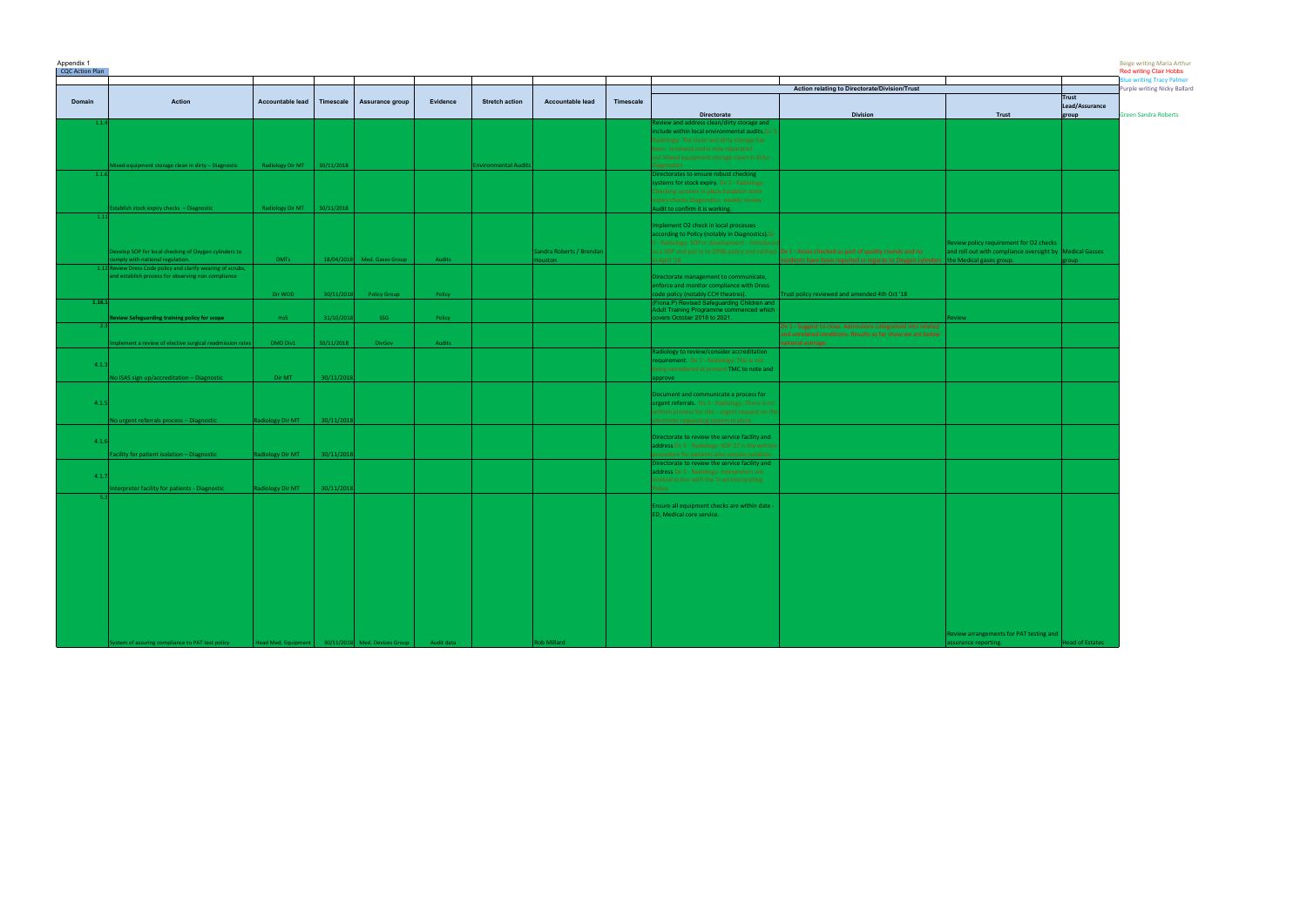| <b>Appendix 2 Primary Care CQC Action Plan</b>                                                       |                   |                                                                                                                                                                                                                                                   |                                      |                                                                                                 | <b>Monitoring Plan (Monitored</b><br>by Directorate Management<br>Group).   | <b>Operational Leads.</b>                                    |
|------------------------------------------------------------------------------------------------------|-------------------|---------------------------------------------------------------------------------------------------------------------------------------------------------------------------------------------------------------------------------------------------|--------------------------------------|-------------------------------------------------------------------------------------------------|-----------------------------------------------------------------------------|--------------------------------------------------------------|
| 1. CQC Recommendation                                                                                | <b>Compliance</b> | Lead                                                                                                                                                                                                                                              | <b>Completed</b>                     | <b>Action</b>                                                                                   | <b>Monitoring Plan (by DMT)</b>                                             | <b>Guidance Lead</b>                                         |
| <b>Increase Cervical Cytology</b><br>for Thornley Street Medical<br>Practice.                        | Yes               | Katie Welborn - Senior<br>Matron for Primary Care and<br><b>Sexual Health Sevices.</b>                                                                                                                                                            | Date<br>01/03/2020                   | 1) Aduit. 2)<br>Recruitment. 3)<br>Workforce<br>Development<br>.4)Weekly<br>Performance Metrix. | Presentation of regular audit<br>data to Directorate<br>Governance Meeting. | Katie Welborn - Senior Matron                                |
| <b>Actions:</b>                                                                                      | <b>Compliance</b> | <b>Comments</b>                                                                                                                                                                                                                                   | <b>Predicted</b><br><b>Completed</b> | <b>Resouce Required</b>                                                                         | <b>Monitoring Plan (by DMT)</b>                                             | <b>Guidance Lead</b>                                         |
| Audit to undertaken to<br>lestablish the reason for low<br>uptake rate of Cervical<br>Cytology Rate. | <b>Completed</b>  | Baseline audit undertaken<br>and presented to<br>Governance Directorate<br>Meeting.                                                                                                                                                               | 01/02/2019                           | None.                                                                                           | Governance Meeting.                                                         | Audit Presented at Directorate Katie Welborn - Senior Matron |
|                                                                                                      |                   |                                                                                                                                                                                                                                                   |                                      |                                                                                                 |                                                                             |                                                              |
| Recruitment:                                                                                         | <b>Yes</b>        | Recruited to 1 x 0.8 Band 6 wte<br>Nusre to deliver additional<br>sessions to Thornley Street<br>Practice. Approval gained to<br>recruit for an additional 1x 0.8<br>Band 6 Nurse and 1.0 wte Band 3<br>Admin support. Vaccancy on<br><b>Trac</b> | 01/02/2019                           | None. (Funding<br>provided by<br>commissioning).                                                | Performance and Governance<br>meetings.                                     | Update presented to the DMT Katie Welborn - Senior Matron    |
|                                                                                                      |                   |                                                                                                                                                                                                                                                   |                                      |                                                                                                 |                                                                             |                                                              |
| <b>Workforce Development</b>                                                                         | <b>Completed</b>  | Training needs analysis and<br>practice profile mapping exercise<br>undertaken, to ensure the right<br>skill mix to meet population<br>demand.                                                                                                    | Feb-19                               | Money for Cervical<br>Cytology Training.<br>KW - has discussed<br>with LC at the CCG.           | Group and Head of Nursing.                                                  | Presented to DMT operational Katie Welborn -Senior Matron.   |
|                                                                                                      |                   |                                                                                                                                                                                                                                                   |                                      |                                                                                                 |                                                                             |                                                              |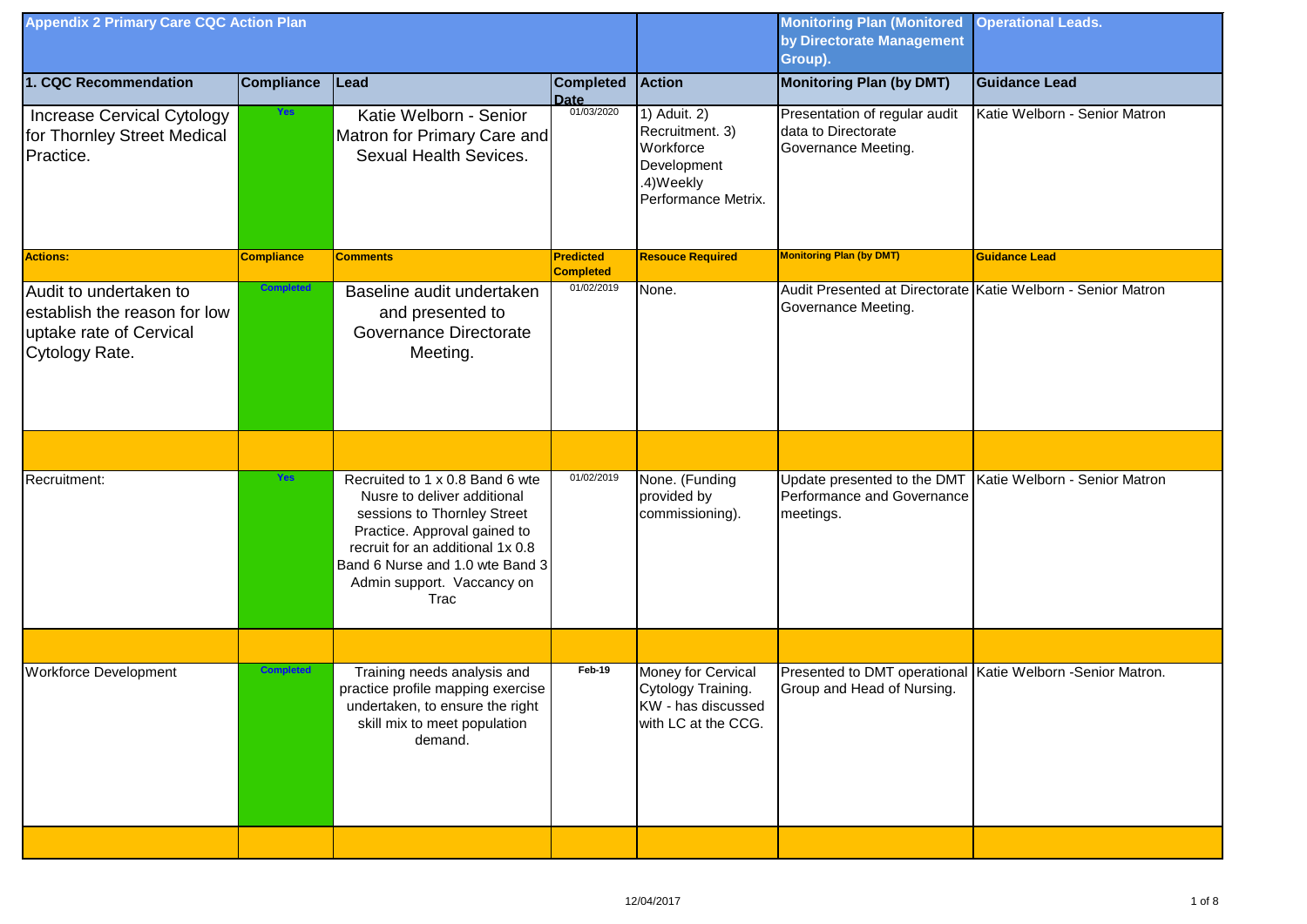| <b>Weekly Performance Metrix to be</b><br>presented to KW.                                                                                                                              | <b>Yes</b>        | Band 6 SN to collect weekly data<br>on the uptake of Cervical<br>Cytology testing.                                                                   | 01/02/2019                      | Require admin<br>support to collect<br>data.                                                                                              | Presentation of regular audit<br>data and data collection to<br>DMT.                                                                                                                                                       | Katie Welborn - Senior Matron. Kelly<br>Dukes, Julia Freeman.                             |
|-----------------------------------------------------------------------------------------------------------------------------------------------------------------------------------------|-------------------|------------------------------------------------------------------------------------------------------------------------------------------------------|---------------------------------|-------------------------------------------------------------------------------------------------------------------------------------------|----------------------------------------------------------------------------------------------------------------------------------------------------------------------------------------------------------------------------|-------------------------------------------------------------------------------------------|
|                                                                                                                                                                                         |                   |                                                                                                                                                      |                                 |                                                                                                                                           |                                                                                                                                                                                                                            |                                                                                           |
| Primary care providers should<br>ensure that robust safety netting<br>arrangements are in place for<br>those patients who have not<br>attended Cervical Cytology<br>Screening.          | <b>Yes</b>        | Working with primary care leads<br>to facilitate these safetynetting<br>arrangements . CH to consider<br>using MJOG/Docman to recall<br>patients.    | $Mar-19$                        | Standardised referral Regular audit and<br>methood and<br>proforma has been<br>developed.<br>Ongoing educational<br>activities to promote | presentation of data at the<br><b>DMT</b>                                                                                                                                                                                  | Charlotte Hill - DDM                                                                      |
| 2) CQC Recommendation                                                                                                                                                                   | <b>Compliance</b> | <b>Comments</b>                                                                                                                                      | <b>Completed</b><br>Date        | <b>Action</b>                                                                                                                             | <b>Monitoring Plan (by DMT)</b>                                                                                                                                                                                            | <b>Guidance Lead</b>                                                                      |
| Standardise emergency<br>medication in Primary Care.                                                                                                                                    |                   | <b>Standard Opertional Policy</b><br>required for Primary Care. Lead<br>Pharmacist role and<br>responsibilities to be agreed.                        | 1st April 19                    | DMT - to identify<br><b>Lead Pharmacist for</b><br>Primary Care.                                                                          | <b>Standard Opertional Policy</b><br>required for Primary Care.<br>Lead Pharmacist role and<br>responsibilities to be agreed.                                                                                              | Julian Parkes - CD, Charlotte Hill -<br>DDM, Katie Welborn - SM, Lead<br>Pharmacist -TBC. |
| <b>Actions:</b>                                                                                                                                                                         | <b>Compliance</b> | <b>Comments</b>                                                                                                                                      | <b>Completed</b><br><b>Date</b> | <b>Resouce Required</b>                                                                                                                   | Monitoring Plan (by DMT)                                                                                                                                                                                                   | <b>Guidance Lead</b>                                                                      |
| <b>Establish Pharmacist capacity in</b><br>Primary Care.                                                                                                                                | <b>Yes</b>        | Work with Pharmacy Department<br>to review service specification<br>and capture current capacity and<br>demand.                                      | 1st Feb 19                      | Pharmacists<br>Resource                                                                                                                   | Service Review presented to<br>Directorate Performance<br>Meeting.                                                                                                                                                         | Charlotte Hill - DDM                                                                      |
|                                                                                                                                                                                         |                   |                                                                                                                                                      |                                 |                                                                                                                                           |                                                                                                                                                                                                                            |                                                                                           |
| Identify a pharmacist Lead for<br>Primary Care, to review current<br>national standards and develop<br>Standard Operation Policy for<br><b>Emergency Medication in Primary</b><br>Care. | <b>Yes</b>        | Healthcare anaysis of<br>pharmacists currently in progress<br>by CH. Support required from<br><b>RWT Lead Pharmacist and CCG</b><br>Lead Pharmacist. | 1st March<br>19                 | to review current<br>processes and<br>standardise within<br>Primary Care.                                                                 | Pharmacists required CH to present service<br>review/healthcare analysis<br>report to the DMT. Lead<br>Pharmacist to be identified<br>and to review, amend and<br>present SOP to the<br>Directorate governance<br>Meeting. | Julian Parkes - CD. Charlotte Hill -<br><b>DDM</b>                                        |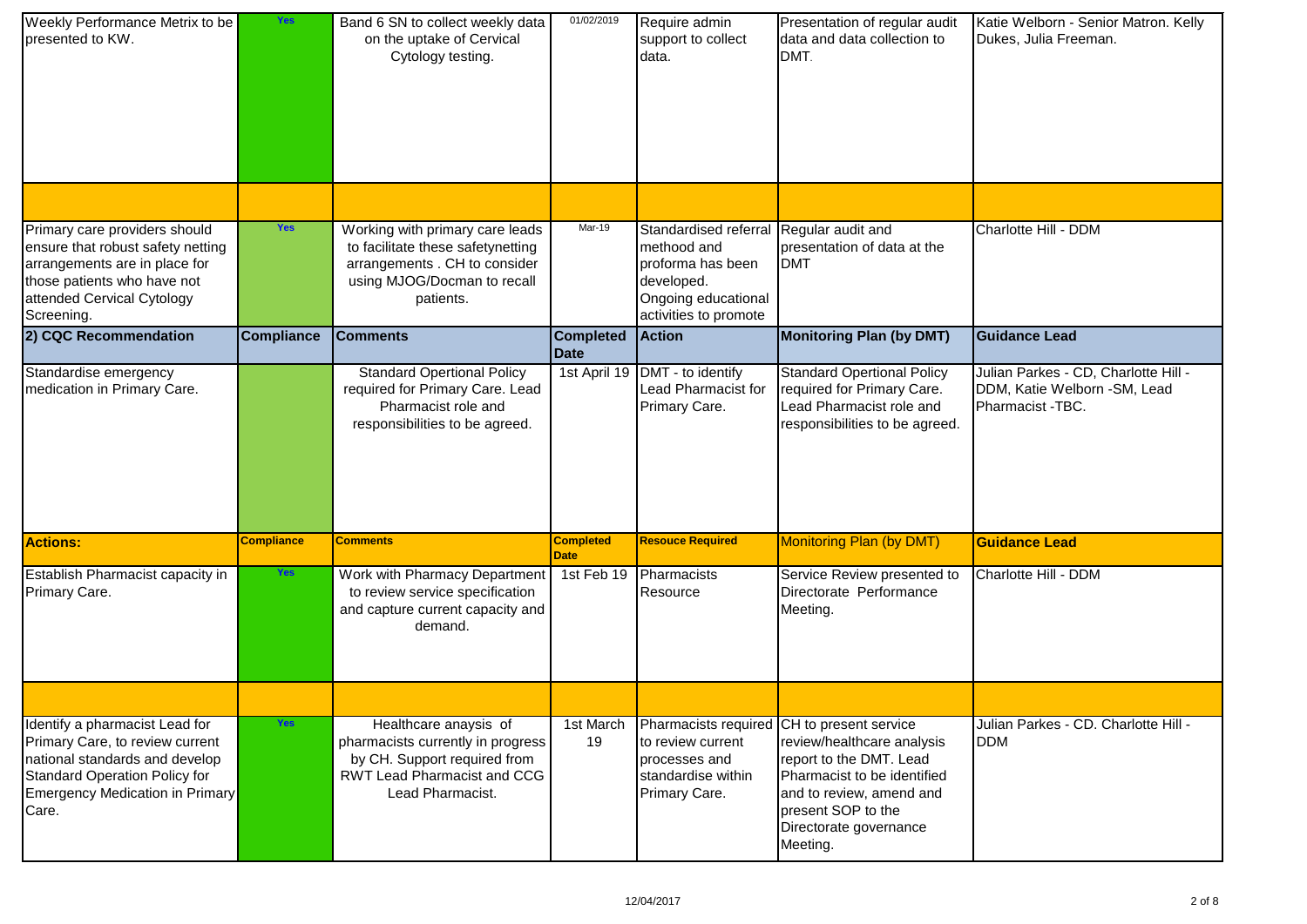| Lead Pharmacist to implement<br>SOP across VI and nominate a<br>pharmacist from each practice to<br>audit Processes.                                            | <b>Yes</b>                | Safety Checklist to be revised to<br>include daily auditing/checking of<br>medications in Primary Care. |                                 | 1st April 19 Lead Pharmacist                                                                                                                          | Implementation report to be<br>presented at Directorate<br>Governance Meeting. | Lead Pharmacist.                 |
|-----------------------------------------------------------------------------------------------------------------------------------------------------------------|---------------------------|---------------------------------------------------------------------------------------------------------|---------------------------------|-------------------------------------------------------------------------------------------------------------------------------------------------------|--------------------------------------------------------------------------------|----------------------------------|
| 3) CQC Recommendation                                                                                                                                           | <b>Compliance</b>         | <b>Comments</b>                                                                                         | <b>Completed</b><br><b>Date</b> | <b>Action</b>                                                                                                                                         | <b>Monitoring Plan by DMT.</b>                                                 | <b>Guidance Lead</b>             |
| Audit Prescribing for Non-Medical<br>Prescribers working in Primary<br>Care.                                                                                    | <b>Partially Compliar</b> | Skills analysis undertaken for<br>nursing workforce.                                                    | 1st April 19                    | Skills analysis<br>required for<br>pharmacists. Lead<br>pharmacist to be<br>identified and have<br>responsibility for<br>auditing NMP<br>pharmacists. | <b>DMT</b>                                                                     | Katie Welborn - SM               |
| <b>Actions:</b>                                                                                                                                                 | <b>Compliance</b>         | <b>Comments</b>                                                                                         | <b>Completed</b><br><b>Date</b> | <b>Resources</b><br><b>Required.</b>                                                                                                                  | <b>Monitoring Plan (by DMT)</b>                                                | <b>Guidance Lead</b>             |
| Develop a database of<br>NMP/V300 in Primary Care.                                                                                                              |                           | Skills analysis has been<br>undertaken. Database to be<br>devised.                                      | 28th Feb 19.                    | Admin Support<br>Required                                                                                                                             |                                                                                | Katie Welborn - SM               |
|                                                                                                                                                                 |                           |                                                                                                         |                                 |                                                                                                                                                       |                                                                                |                                  |
| Lead Practice Pharmacist to<br>produce a monthly report for non-<br>medical prescribers. Report to<br>include list of medications<br>prescribed/issued by NMPs. | <b>Yes</b>                |                                                                                                         |                                 | Lead Pharmacist -<br>tbc                                                                                                                              | Monthly Report to be<br>presented at the directorate<br>governance meeting.    | Lead Pharmacist for Primary Care |
|                                                                                                                                                                 |                           |                                                                                                         |                                 |                                                                                                                                                       |                                                                                |                                  |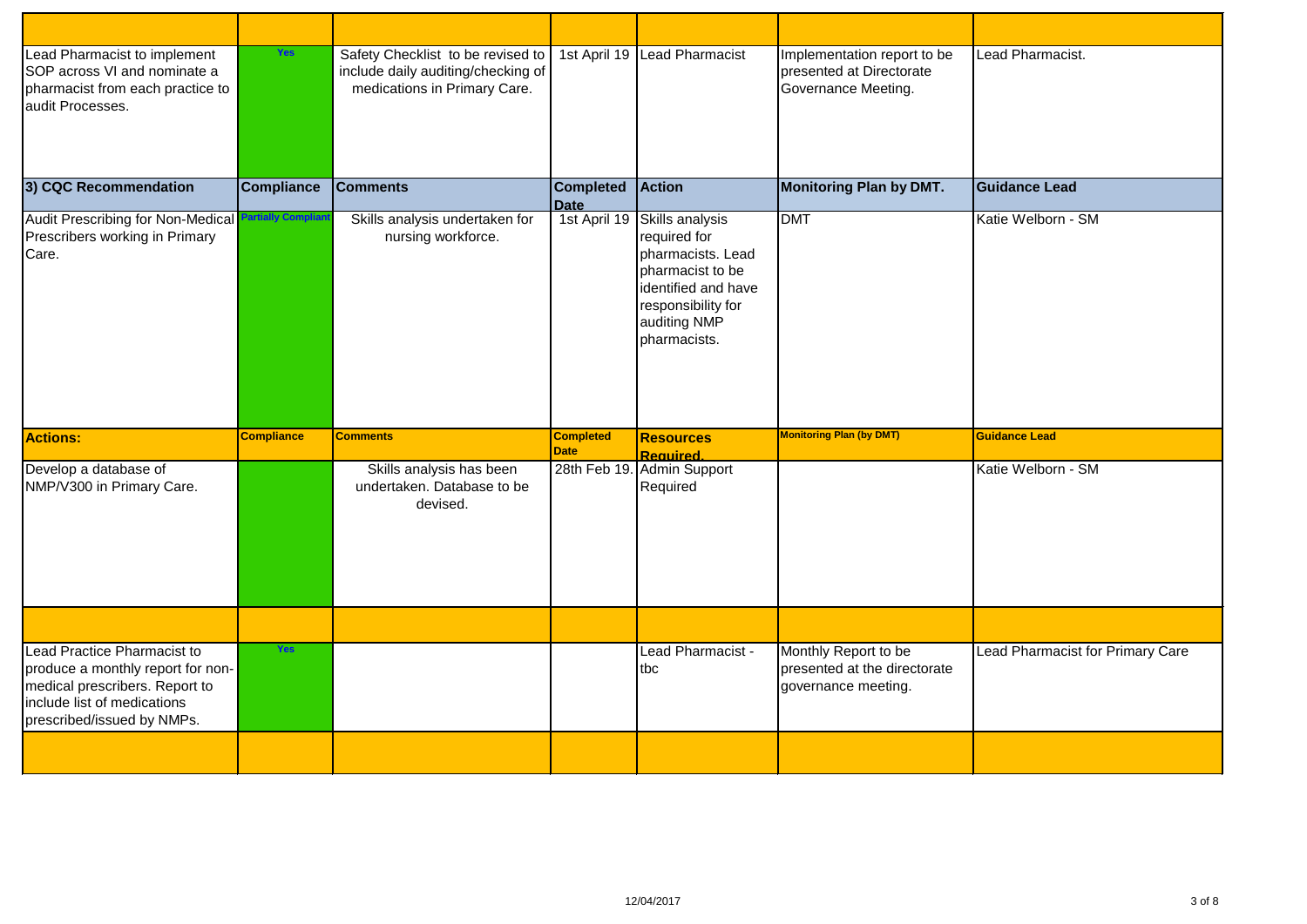| Non-Medical Prescribers to have<br>one hour each month allocated<br>for clinical supervision with<br>Pharmacist/GP. To analyse report<br>and reflect on practice. |                   | Current service review in<br>progress by CH. Meeting<br>arranged with Pharmacist Feb to<br>update on CQC report. | 1st April19                     | Lead Pharmacist -<br>tbc                                                                                                                                  | Lead Pharmacist to present<br>monthly report to governance<br>meeting. Non-Medical<br>Prescriber to demonstrate<br>compliance during monthly<br>1:1 sessions with managers<br>and appraisals. | Katie Welborn - SM, Lead Pharmacist.                                                     |
|-------------------------------------------------------------------------------------------------------------------------------------------------------------------|-------------------|------------------------------------------------------------------------------------------------------------------|---------------------------------|-----------------------------------------------------------------------------------------------------------------------------------------------------------|-----------------------------------------------------------------------------------------------------------------------------------------------------------------------------------------------|------------------------------------------------------------------------------------------|
| 4) CQC Recommendation                                                                                                                                             | <b>Compliance</b> | <b>Comments</b>                                                                                                  | <b>Completed</b><br><b>Date</b> | <b>Action</b>                                                                                                                                             | <b>Monitoring Plan by DMT.</b>                                                                                                                                                                | <b>Guidance Lead</b>                                                                     |
| Improve monitoring of patients on<br>high risk medication.                                                                                                        | <b>Completed</b>  | Audit has been undertaken by<br>MS/AB.                                                                           |                                 | in the Feb<br>governance meeting.                                                                                                                         | governance meeting.                                                                                                                                                                           | Audit to be presented Monitoring Plan by DMT in the Julian Parkes - CD, Lead Pharmacist. |
|                                                                                                                                                                   |                   |                                                                                                                  |                                 |                                                                                                                                                           |                                                                                                                                                                                               |                                                                                          |
| Audit of high mediations to be<br>presented at the next governance<br>meeting.                                                                                    | Yes               |                                                                                                                  | 28/02/2019                      |                                                                                                                                                           | Monitoring Plan by DMT.                                                                                                                                                                       | Julian Parkes - CD, Lead Pharmacist.                                                     |
|                                                                                                                                                                   |                   |                                                                                                                  |                                 |                                                                                                                                                           |                                                                                                                                                                                               |                                                                                          |
| Develop Standard Operation<br>Policy (SOP) for the monitoring<br>of patients on high risk<br>medications.                                                         |                   | Pharmacist service review in-<br>progress.                                                                       |                                 | <b>Identify Lead</b><br>Pharmacist for<br>Primary Care. Review<br>current processes<br>and develop SOP for<br>the monitoring of high<br>risk medications. | Monitored by DMT                                                                                                                                                                              | Lead Pharmacist, Julian Parkes -CD                                                       |
|                                                                                                                                                                   |                   |                                                                                                                  |                                 |                                                                                                                                                           |                                                                                                                                                                                               |                                                                                          |
| SOP to be implemented across<br>Primary Care.                                                                                                                     |                   |                                                                                                                  |                                 |                                                                                                                                                           |                                                                                                                                                                                               | <b>Lead Pharmacist</b>                                                                   |
|                                                                                                                                                                   |                   |                                                                                                                  |                                 |                                                                                                                                                           |                                                                                                                                                                                               |                                                                                          |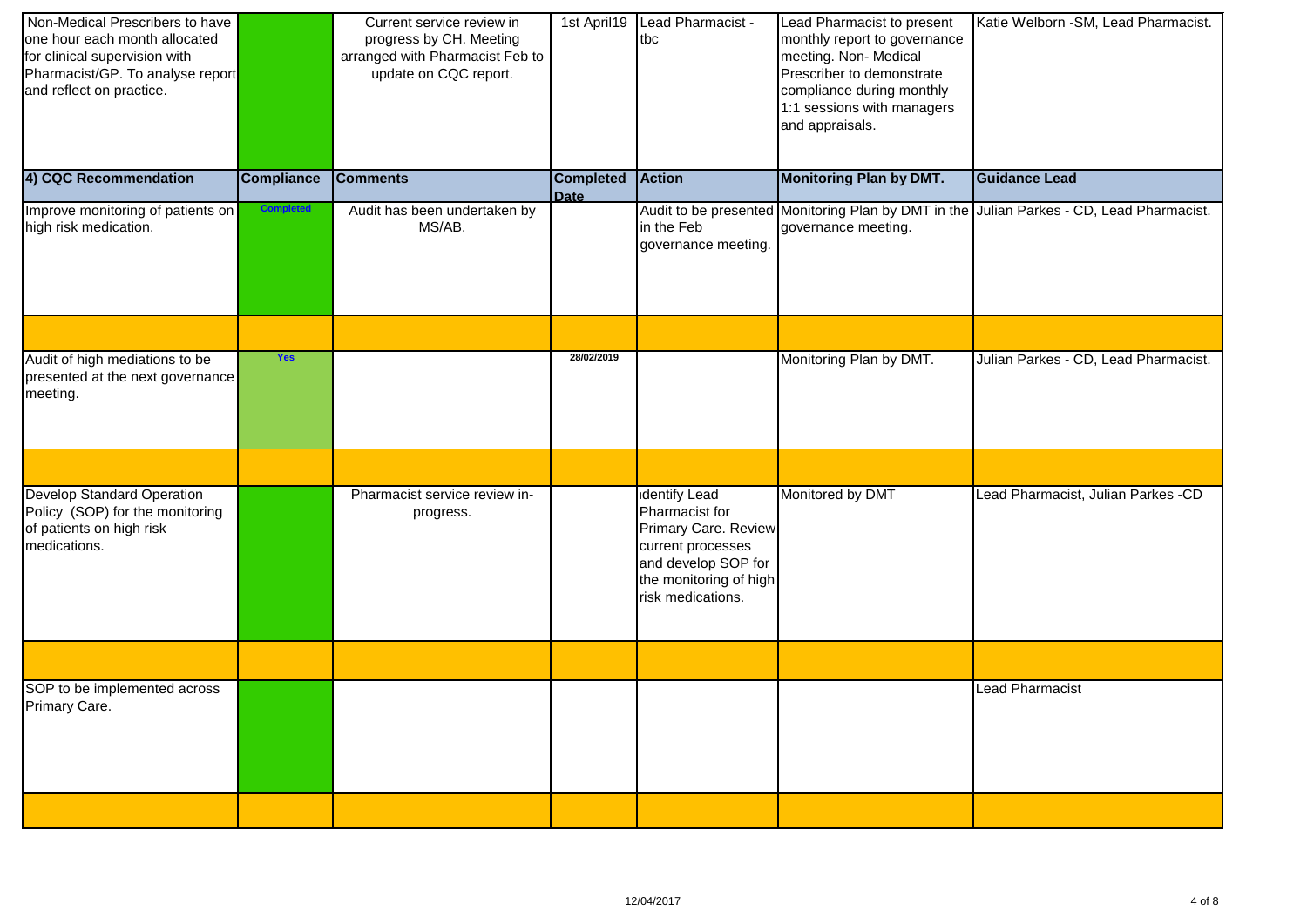| Monthly compliance audit to be<br>presented in the DMT<br>governance meeting. |                   |                                                                                                                                                                                                                                                                                                                                                                                                                                        |                                 |                                                                                                                                                                                                                          | Monitoring Plan by DMT.                                                           | Lead Pharmacist, Julian Parkes - CD.                      |
|-------------------------------------------------------------------------------|-------------------|----------------------------------------------------------------------------------------------------------------------------------------------------------------------------------------------------------------------------------------------------------------------------------------------------------------------------------------------------------------------------------------------------------------------------------------|---------------------------------|--------------------------------------------------------------------------------------------------------------------------------------------------------------------------------------------------------------------------|-----------------------------------------------------------------------------------|-----------------------------------------------------------|
| 5) CQC Recommendation                                                         | <b>Compliance</b> | <b>Comments</b>                                                                                                                                                                                                                                                                                                                                                                                                                        | <b>Completed</b><br>Date        | <b>Action</b>                                                                                                                                                                                                            | <b>Monitoring Plan by DMT.</b>                                                    | <b>Guidance Lead</b>                                      |
| Improve communication and<br>information given to staff.                      | <b>Completed</b>  | Monthly 1:1 meetings held with<br><b>Practice Managers and Practice</b><br>Nurses. Monthly meetings for<br><b>Practice Managers and Practice</b><br>Nurses. Quarterly Newletters sent<br>to staff, Newsletter sent to all staff<br>from RWT. Quarterly away days<br>for all staff. Visits to Practices<br>from the Senior Leadership<br>Team. Quality improvement<br>training to be delivered to PN'S<br>(supporting with engagement). | 31/01/2019                      | processes. Review<br>staff survey and<br>develop action plan.<br>Embed listening into<br>action into Primary<br>Care. Empower<br>practice staff to<br>implement change<br>through quality<br>improvement<br>methodology. | Continue with current HR Complaints, Staff Survey,<br>Sickness Rate.              | Julian Parkes CD, Charlotte Hill DDM,<br>Katie Welborn SM |
| 6) CQC Recommendation                                                         | <b>Compliance</b> | <b>Comments</b>                                                                                                                                                                                                                                                                                                                                                                                                                        | <b>Completed</b><br><b>Date</b> | <b>Action</b>                                                                                                                                                                                                            | <b>Monitoring Plan by DMT.</b>                                                    | <b>Guidance Lead</b>                                      |
| <b>Identify Carers and establish</b><br>what support they may require.        | <b>Completed</b>  | LTC Care plans amended.<br>Practice managers trained in care<br>navigation and social prescribing.<br>Working with community<br>connections.                                                                                                                                                                                                                                                                                           | 31/01/2019                      | processes.                                                                                                                                                                                                               | Continue with current Report to be presented to<br>operational meeting - monthly. | Maxine Richuss - ADM                                      |